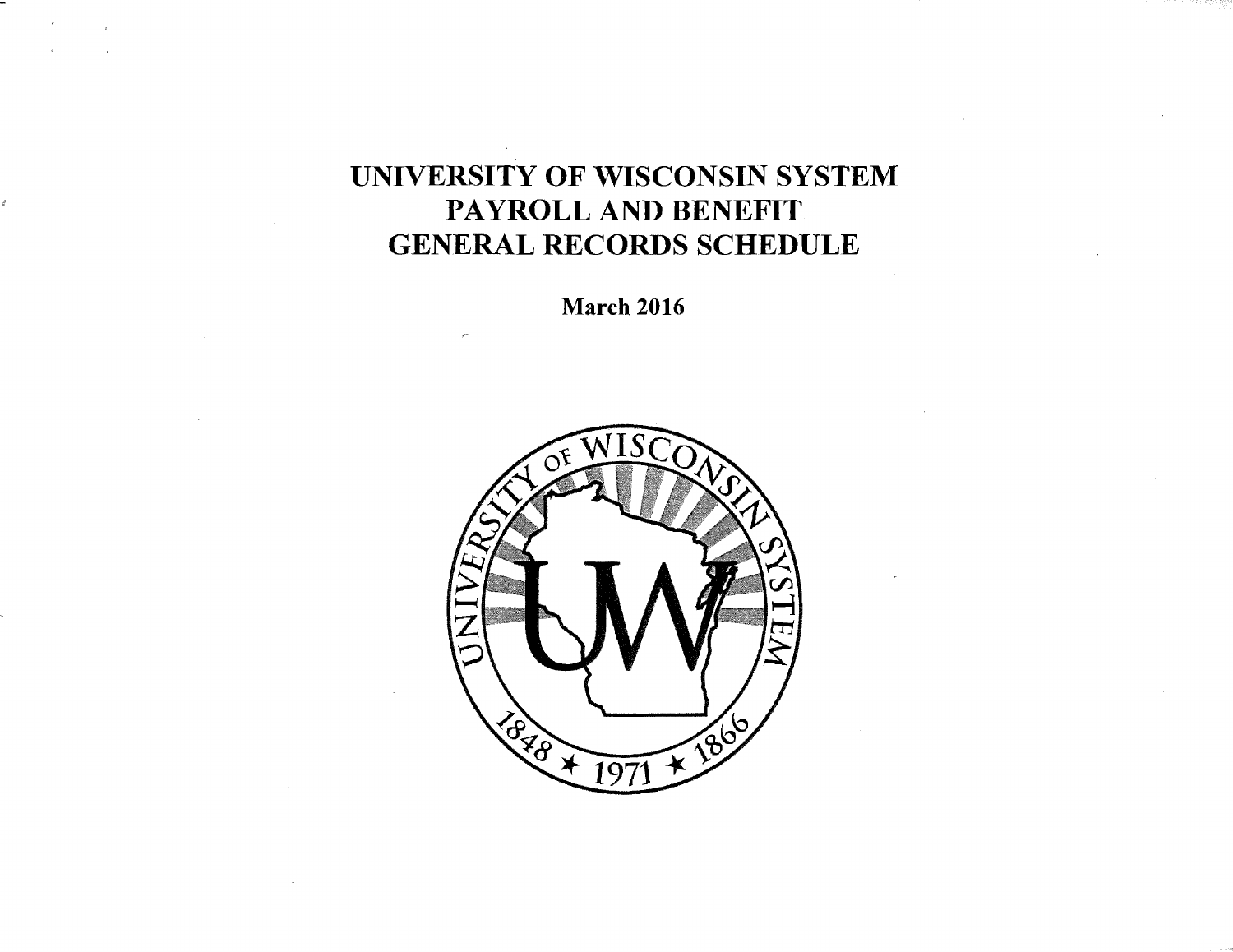#### **Program Description: UNIVERSITY OF WISCONSIN - SYSTEM: GENERAL RECORDS AND DISPOSITION SCHEDULES**

#### **INTRODUCTION AND PURPOSE:**

This retention schedule represents the official University of Wisconsin-System policy with regard to the retention and disposition of all university and public records and information and has the approval the Wisconsin Public Records Board (PRB}. The PRB is the statutory body with the responsibility to safeguard the financial, legal, administrative, and historical interests of the State in the disposition of records through the review of records schedules prepared by State agencies.

This retention schedule also provides guidance to University of Wisconsin-System employees regarding what does and does not comprise a public record. The UW-System Campuses must manage all records to ensure systematic control from creation or receipt through processing, distribution, maintenance, retrieval, retention and final disposal for records retention purposes.

#### **SCOPE:**

The University of Wisconsin System comprises fifteen distinct institutions, this schedule pertains to the records and information arising from currently understood UW-System record policies and procedures. It applies to all such records regardless of format or media. While an attempt has been made to describe the records in commonly used terms, there may be instances in which the schedule does not reflect the exact title or name used by a given department. If offices or departments cannot determine by the descriptive information provided on each item whether a given departmental record is covered or not, they should contact their campus University Records Officer. An attempt has been made to include all records commonly required or used within the University campuses. However, as processes change, forms may be modified and new ones created, and documentation requirements may also change. This schedule will be reviewed periodically to insure that it is kept as up-to-date as possible.

#### **UTILITY AND FUNCTION OF INFORMATION PROVIDED WITHIN THIS DOCUMENT:**

#### **Minimum Retention Established and Permanent Retention Procedure.**

The records retention schedules included within this document establish minimum retention periods for each type of record. The disposition of each record is assumed to be destruction after its minimum retention period or transfer to the Institutional Archives.

#### **Materials That Are Public Records.**

Under Wisconsin law, many materials are public records constituting the transaction of public business on behalf of the University Institution. Under Wis. Stat. §16.61, Public records are defined as" all books, papers, maps, photographs, films, recordings, optical disks, electronically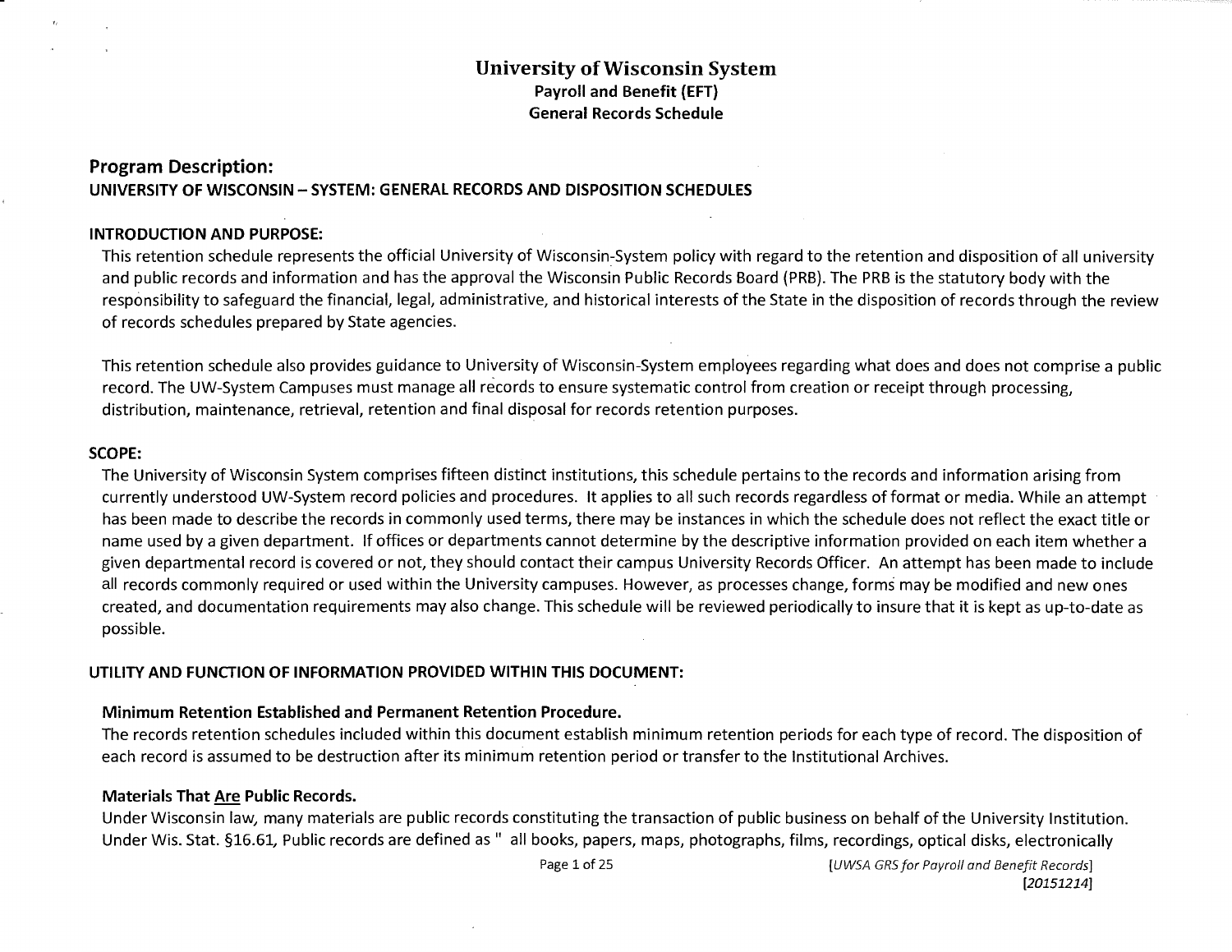formatted documents or other documentary materials, regardless of physical form or characteristics, made, or received by any state agency or its officers or employees in connection with the transaction of public business"

#### Materials That Are Not Public Records.

Under Wisconsin law, many materials are not public records. Non-records should be retained only so long as they are useful as a resource for performing the transaction of public business on behalf of the University. Thereafter, in the interest of efficiency and proper resource management, they should be destroyed. Under Wis. Stat. §16.61, the definition of "Record" does not include: duplicate copies of materials the original copies of which are in the custody of the University and which are maintained only for convenience or reference and for no other substantive purpose; materials in the possession of a library or museum made or acquired solely for reference or exhibition purposes; notices or invitations received by the University that were not solicited by the University and that are not related to any official action taken, proposed or considered by the University; drafts, notes, preliminary computations and like materials prepared for the originator's personal use or prepared by the originator in the name of a person for whom the originator is working; and routing slips and envelopes.

#### Electronic Record Preservation

Historically, University records have been preserved in paper files. Presently, however, advances in digital technology present a viable alternative to paper records. Because of the potential for electronically-preserved information to be lost over time as electronic systems degrade or become obsolete, electronic systems should be used as the primary manner of preserving historical records only if measures are implemented to ensure appropriate updates to the electronic storage systems are consistently purchased, installed, and maintained, and to ensure the appropriate migration of the electronically-stored information as electronic systems become obsolete and are replaced by new technologies. Please carefully review these documents prior to storing official copies of public records upon information systems and if you have questions or concerns, then please seek assistance from the campus University Records Officer.

Because of the consequences of failing to appropriately maintain electronic information technology systems, records storage within an electronic information system must comply with the legal requirements set forth in Board of Regents Policy Document 3-2: University of Wisconsin System Public Records Management; and Wisconsin Administrative Rule 12: Electronic Records Management-Standards and Requirements.

#### Suspension of the Records Retention Schedule

Records that have reached their destruction date, should nevertheless be retained in the following situations:

- 1. The records relate to pending or anticipated litigation
- 2. The records relate to audit or similar review.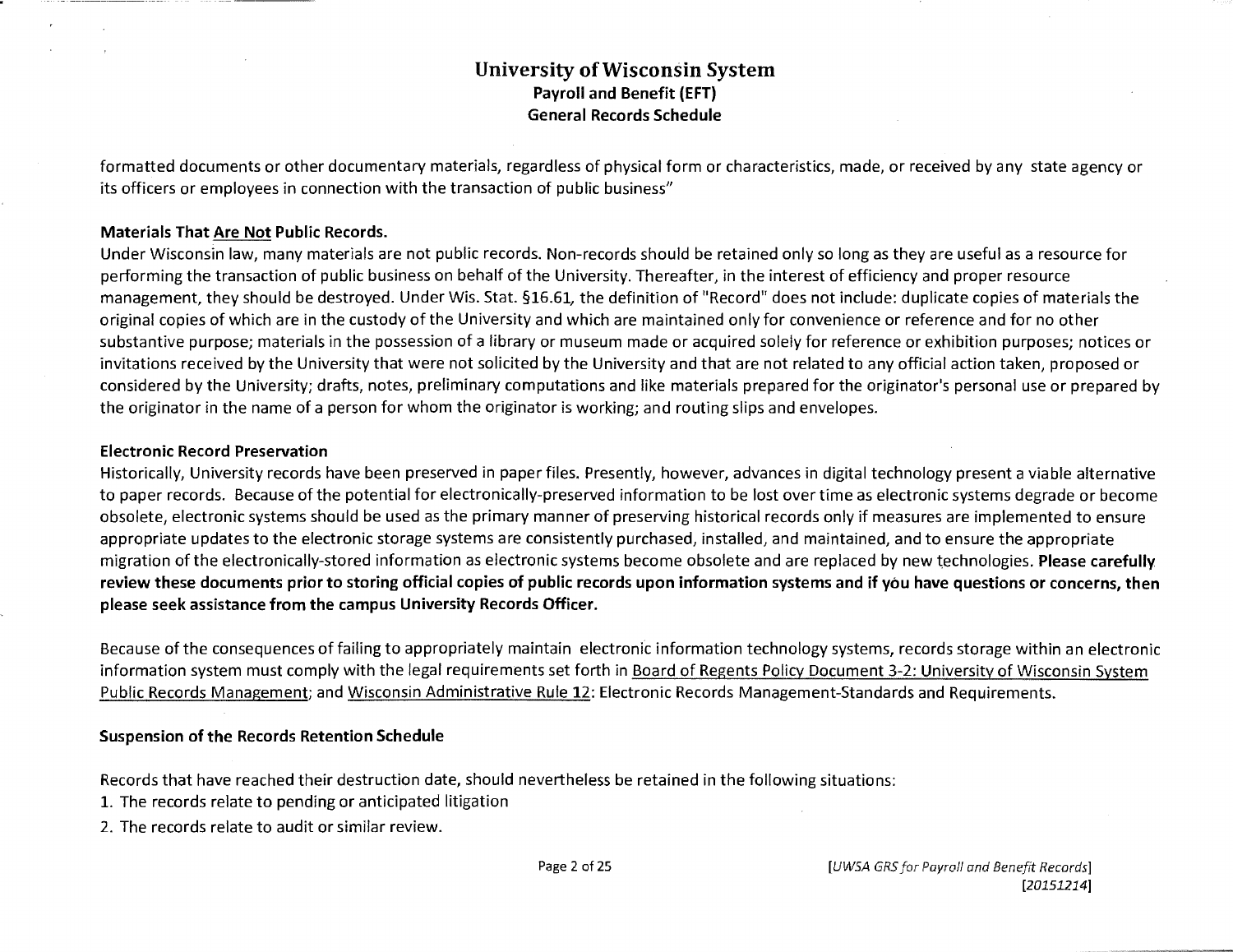- 3. The records are subject to a public records request under Wis. Stat.§ 19.35(5}.
- 4. Pursuant to Wis. Stat.§ 16.61(4}(c}, the RDA governing the retention of the records is inactive or under development.

#### Using the Schedule

- Use the table to locate the record series item.
- Identify whether you are the holder of the official, department, or copy of the record.
- Implement the retention and disposition noted at the level of record you hold.
- •If you are uncertain about the records series item or your responsibility for it, contact the Records Officer for clarification.

#### This Schedule covers the following record series.

- Employee Time Records (Academic and University Staff)
- Time and Labor Administrative Reports
- Employee Earnings Statement and Leave Balances and Leave Activity Summary Reporting
- **Leave Activity Summary Reports Institution**
- Leave of Absence Request Forms
- Leave of Absence Reports
- UW-System Leave Plan Types
- Payroll Registers and Vouchers
- Garnishment Records
- Tax Withholding Reporting Files
- Unemployment Compensation Report to Dept. of Workforce Development
- COBRA Related Reports
- Employee Payroll Case File Institutional
- Employee ETF/ Benefits Case File Institution
- Annual Benefit Statements/Benefit Reports
- Summary Reports of Benefits Programs provided to ETF
- Wisconsin Retirement System Reporting WRS
- Tax Sheltered Annuity- TSA Multiple Enrollments Reports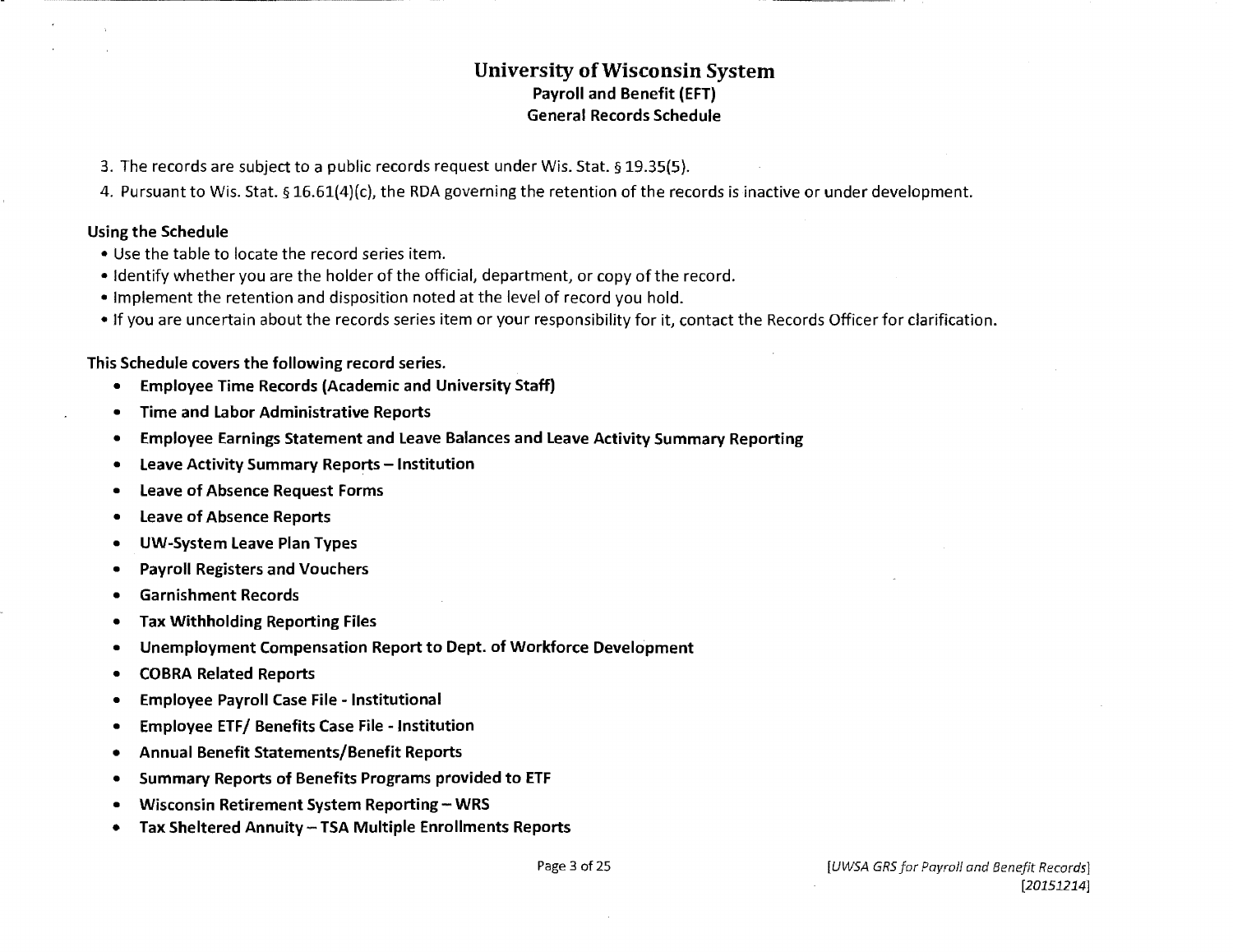- Payroll Accounting and Benefit Reports and Transfers
- Core Payroll History Data

\*Access Requirements: Some records series may contain certain personnel records subject to Wis. Stat.§ 19.36(10).

Appraisal Note: These records have no historical value to the university. In order to safeguard the electronic information contain in these records to make sure that it remains accessible and retrievable throughout the specified retention period and to meet the requirements of Wisconsin Administrative Rule 12 for Electronic Records a readability and retrieval check should be completed at least every 3 years.

# Laws & Requirements:

This schedule is in compliance with the

- Fair Labor Standards Act (FLSA) 29 CFR Part 516
- Internal Revenue 26 CFR 31.6001
- Coverage of public employees Wisc. Ad min. Code Sec. DWD 274.08(2)
- Employee Personnel Records Wis. Stat. § 19.36(10)
- Wisc. Admin. Rule 12 Electronic Records Management Standards and Requirements

# Electronic Systems:

#### Human Resources Information System (HRS) and Payroll Records

The following factors should be kept in mind in interpreting and applying records retention requirements outlined in this document.

The Human Resource Information System (HRS), holds the official human resource and payroll information received, generated, and maintained on University of Wisconsin System employees, however; UW institutions and employing units will continue to maintain HR and Payroll records including supplemental systems. This means there is a shared responsibility for records retention.

In 2011, the UW Human Resources Information System, was implemented. HRS is a UW System-wide ERP (enterprise resource planning) application. It has replaced many of the systems that have supported the core functions of human resources, benefit and payroll for all UW System institutions. In the spring of 2011, official personnel and payroll information and records were migrated into the HRIS system with the exception of personnel files. This means that these official records are digitally born. This GRS therefore applies first and foremost to the HRIS system, but it also applies to individual UW institutions in situations in which the official record lies within the institution or where supplemental systems managed by the institutions support or supply additional personnel and/or payroll information.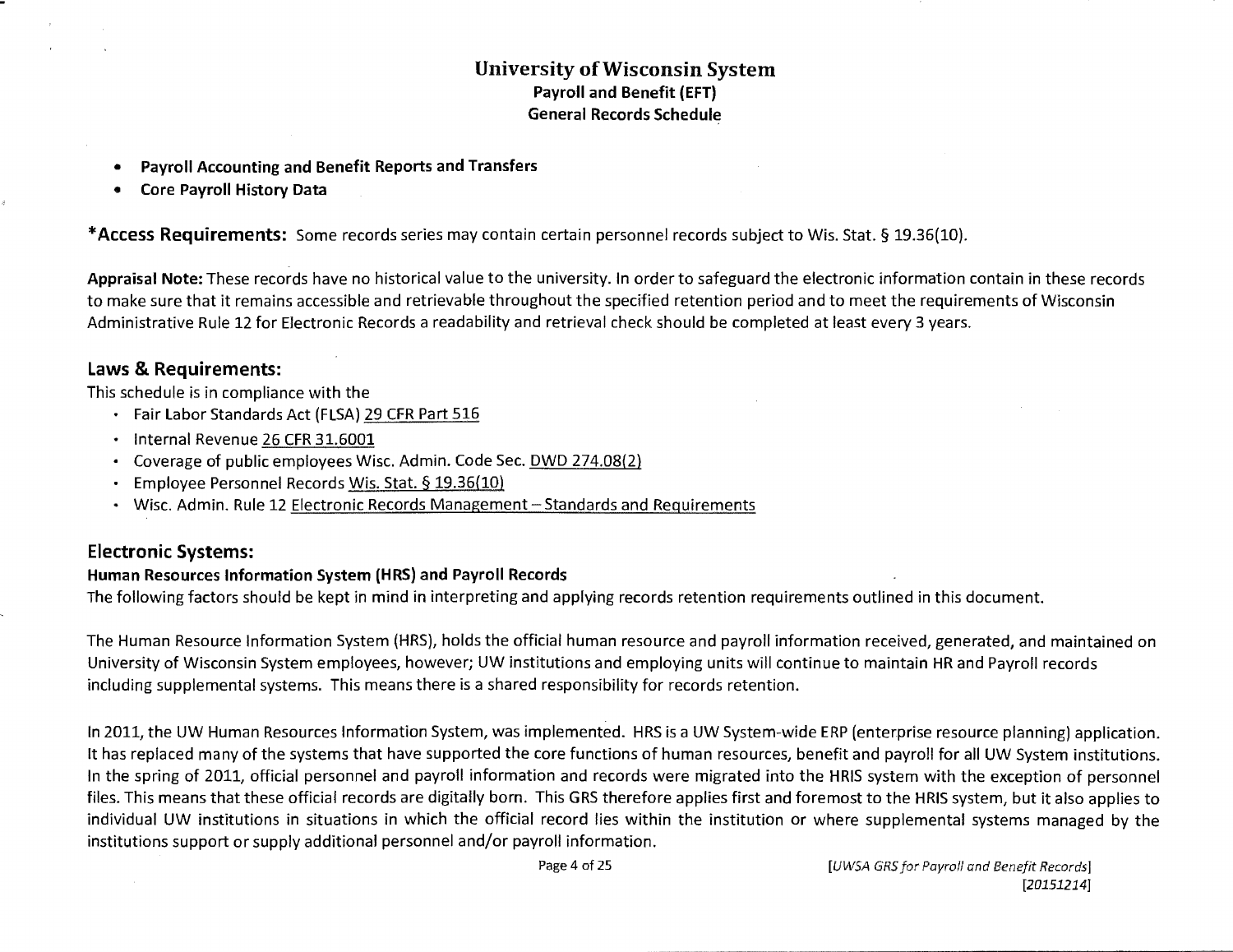Other systems that interact with HRS are:

- HRS PeopleSoft
- Talent Acquisition Manager (TAM)
- EPM Data Warehouse home
- Cypress l Reporting home
- JEMS CHRIS-HR.

To take advantage of the data flow between TAM and HR the Manage Hires process MUST be used. Compensation data will flow into HR if the Prepare Job Offer functionality is used, except lump sums or other compensations which require Additional Pay. Additionally, if a position is used when creating a Job Opening in TAM and the Manage Hires process is used to initiate the hire, then all position data will also flow into HR and the Payroll workflow.

# Official Records & Copies:

This schedule specifies the designated location of the official record for each series listed. It also identifies retention policies for all copies of records, in all locations and in all records media.

- $\triangleright$  Official Record: The official record is the most complete and up-to-date version.
- *?* Working Copies: Staff may generally destroy rough draft materials that are subsequently finalized and maintained as part of the official record. However, staff may retain significant drafts when needed to document the decision-making process within the official record.
- *?* Reference or Convenience Copy: Staff may maintain duplicate or working copies of records described in this schedule for convenience and/or reference purposes. Copies may be retained for as long as needed, but they should not be kept longer than the RDA for the official copy of record as specified in this schedule. Do not maintain unnecessary duplicate copies. When retained for "convenience of reference only," copies are considered non-records under Wis. Stat. § 16.61(2). Do not send copies to storage or retain them for longer than the retention periods specified for the official copy.

### For additional information and assistance implementing this retention schedule, contact:

Program Area Contact: University of Wisconsin System - University of Wisconsin Records Officer Council

Agency Records Officer: Peg Eusch, CRM, UW-Madison peg.eusch@wisc.edu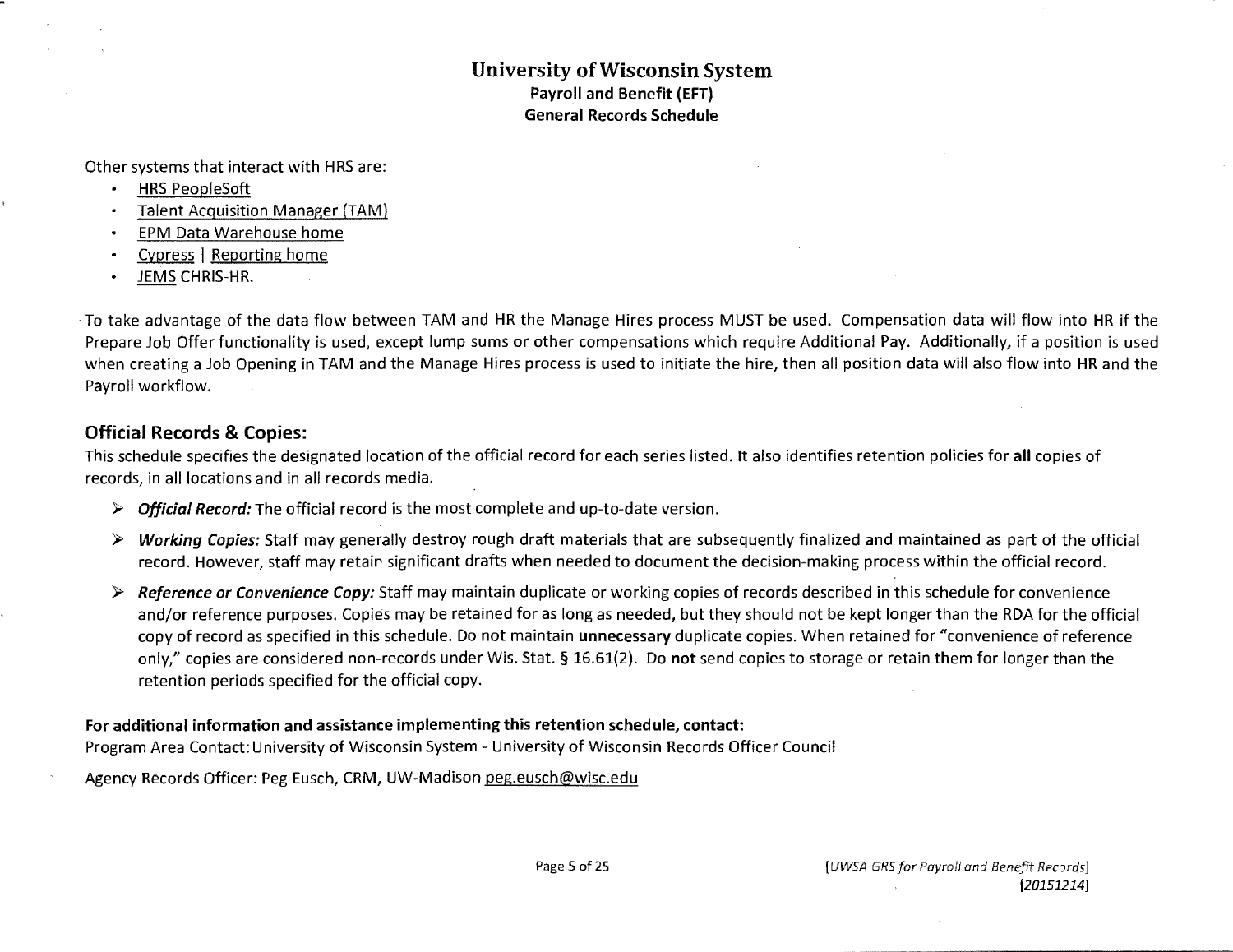Approval Signatures UW-System Legal Counsel  $Date(\n \overline{\n \lim\ndilde\overline{\n d}cccv})$ 

Date (mm/d Agency Records Ófficer

 $\sim$ itto Jennifer  $\sqrt{20}$ Deputy General Counsel

Jennifer Sloan Lattis ULUSA Records Officer

PUBLIC Records Board Approval: Authorization is contingent on restrictions to record destruction contained in Wis. Stat. § 19.35(5), Open Records Law, and that no Records Law, and that no Records Law, and that no Records L

Records are destroyed if litigation or audit involving these records has co State Archivist Collective Contract Collective Secretary of the Collective Secretary Date (mm/dd/ccyy)

**APPROVAL SUBJECT TO 10-YEAR SUNSET. RESUBMITTAL REQUIRED**  PRIOR TO March 2026

Page 6 of 25 **Page 6 of 25** [UWSA GRS for Payroll and Benefit Records] *[201512141*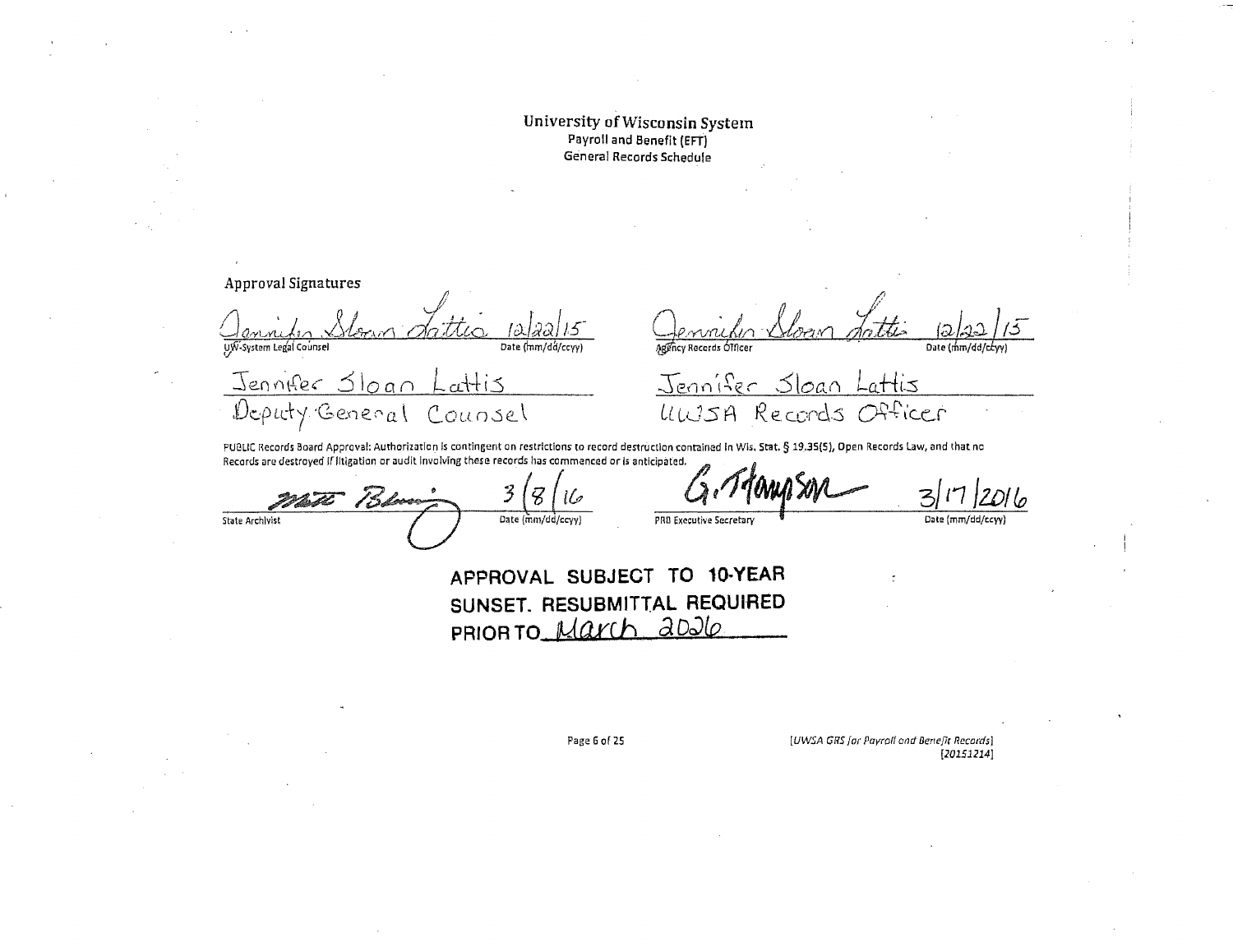| 1. RDA #<br>/Status | 2. Series Title / Description                                                                                                                                                                                                                                                                                                                                                                                                                                                                                                                                                                    | <b>Series</b><br>Year of<br>Creation | 3. Record <sup>4</sup> . Medium<br>for<br>Record<br>Storage | 둔<br>ທ່ | 5. Registry Exempt                  | 7. Confidential | Essential (opt.)<br>œ. | 9. Official<br><b>Record Location</b><br>(opt.)                | 10. Minimum<br>Retention /<br>Disposition /<br>Event                                                                                                                                    |
|---------------------|--------------------------------------------------------------------------------------------------------------------------------------------------------------------------------------------------------------------------------------------------------------------------------------------------------------------------------------------------------------------------------------------------------------------------------------------------------------------------------------------------------------------------------------------------------------------------------------------------|--------------------------------------|-------------------------------------------------------------|---------|-------------------------------------|-----------------|------------------------|----------------------------------------------------------------|-----------------------------------------------------------------------------------------------------------------------------------------------------------------------------------------|
|                     | <b>UWSA GRS for Payroll and Benefits</b>                                                                                                                                                                                                                                                                                                                                                                                                                                                                                                                                                         |                                      | jesti v ko                                                  |         |                                     |                 |                        |                                                                |                                                                                                                                                                                         |
| UWPAY001<br>New     | <b>Employee Time Records (Academic and University Staff)</b><br>Records created or entered by employees to record their work<br>time and/or leave. This includes recording including sick time<br>and vacation, legal holidays and personal time.<br>Electronic submission of leave reports through HRS<br>will be archived in the HRS Enterprise Performance<br>Management (EPM) Data Warehouse for at least Six years<br>which meets the requirements for 29CFR §516.5 (a) Payroll<br>records retention of 3 years.<br>Confidential under Employee Personnel Records Wis. Stat. §<br>19.36(10) | N/A                                  | Paper and<br>Electronic<br>formats                          |         | Y Yes-d.<br>Employee<br>information | $\mathbf Y$     |                        | <b>HRS and UW</b><br>Institutions<br>and<br><b>Departments</b> | <b>Retention:</b><br>$EVT + 6 \text{ years}$<br><b>EVENT = Date</b><br>Supervisor<br><b>Approved Leave</b><br><b>Report or</b><br>Timesheet<br>Report<br>Destroy/Delete<br>Confidential |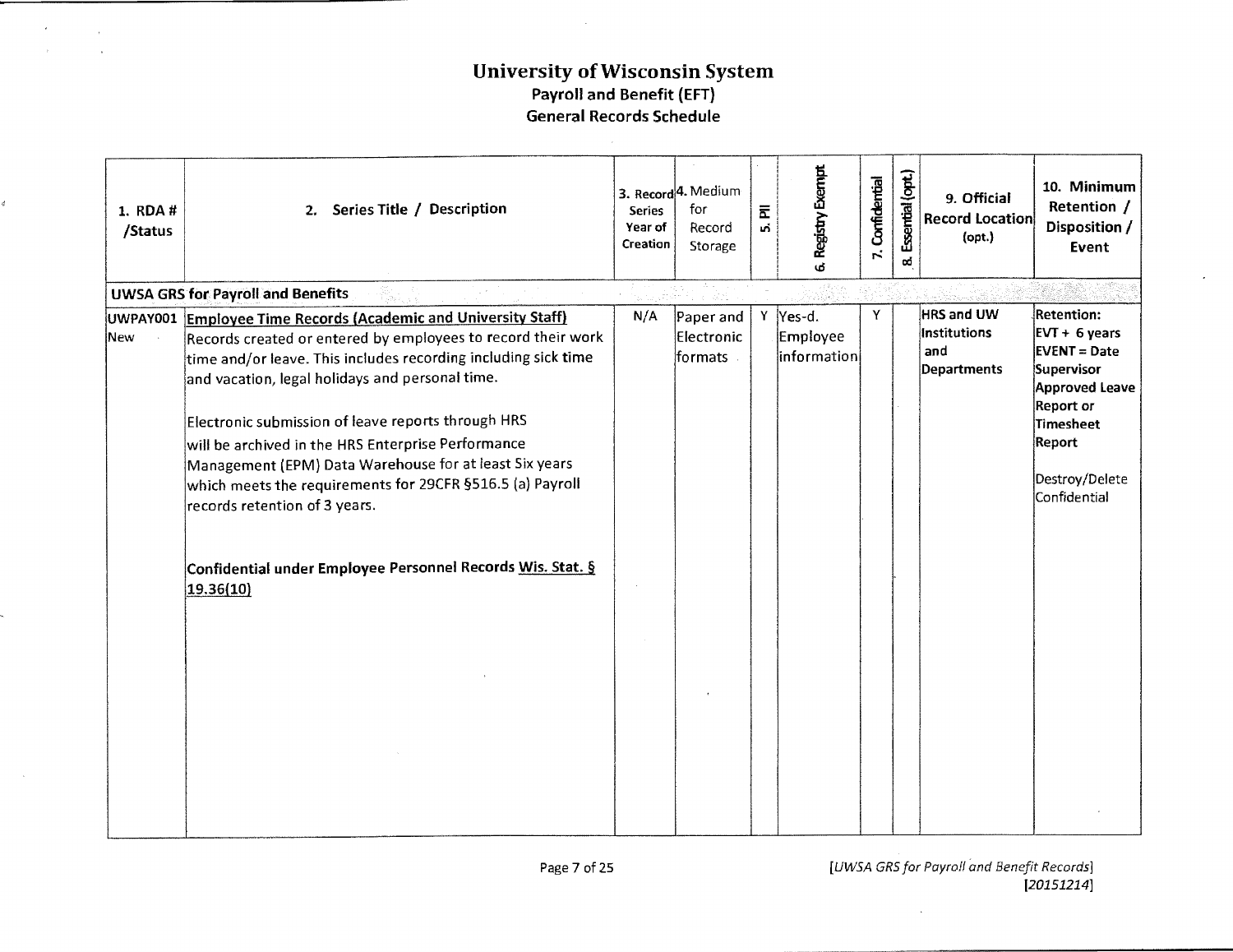|     | UWPAY002 Time and Labor Administrative Reports                 | N/A | Electronic | Υ | Yes-d.      | Y | UW Institutions             | <b>Retention:</b> |
|-----|----------------------------------------------------------------|-----|------------|---|-------------|---|-----------------------------|-------------------|
| New | This series contains various types of reporting from the HRS   |     |            |   | Employee    |   | and Departments CR + 1 Year |                   |
|     | system to check on reported time. In many instances, these     |     |            |   | information |   |                             | $CR = Date$       |
|     | reports monitor issues that need to be resolved or the payroll |     |            |   |             |   |                             | of Creation       |
|     | will not be processed. Records include but are not limited to: |     |            |   |             |   |                             |                   |
|     | Payable Status Report, Total 80-Summations of Reported Time,   |     |            |   |             |   |                             | Destroy/Delete    |
|     | Future Time Entry, Comparison of Payable Time to Timesheets,   |     |            |   |             |   |                             | Confidential      |
|     | Time Approval Reference report, Labor Reference Report,        |     |            |   |             |   |                             |                   |
|     | Rejected Time Report; Schedule Definition Report, Weekly/day   |     |            |   |             |   |                             |                   |
|     | schedules.                                                     |     |            |   |             |   |                             |                   |
|     |                                                                |     |            |   |             |   |                             |                   |
|     | Confidential under Employee Personnel Records Wis. Stat. §     |     |            |   |             |   |                             |                   |
|     | 19.36(10)                                                      |     |            |   |             |   |                             |                   |
|     |                                                                |     |            |   |             |   |                             |                   |
|     |                                                                |     |            |   |             |   |                             |                   |
|     |                                                                |     |            |   |             |   |                             |                   |
|     |                                                                |     |            |   |             |   |                             |                   |
|     |                                                                |     |            |   |             |   |                             |                   |
|     |                                                                |     |            |   |             |   |                             |                   |
|     |                                                                |     |            |   |             |   |                             |                   |
|     |                                                                |     |            |   |             |   |                             |                   |
|     |                                                                |     |            |   |             |   |                             |                   |
|     |                                                                |     |            |   |             |   |                             |                   |
|     |                                                                |     |            |   |             |   |                             |                   |
|     |                                                                |     |            |   |             |   |                             |                   |
|     |                                                                |     |            |   |             |   |                             |                   |
|     |                                                                |     |            |   |             |   |                             |                   |
|     |                                                                |     |            |   |             |   |                             |                   |
|     |                                                                |     |            |   |             |   |                             |                   |
|     |                                                                |     |            |   |             |   |                             |                   |
|     |                                                                |     |            |   |             |   |                             |                   |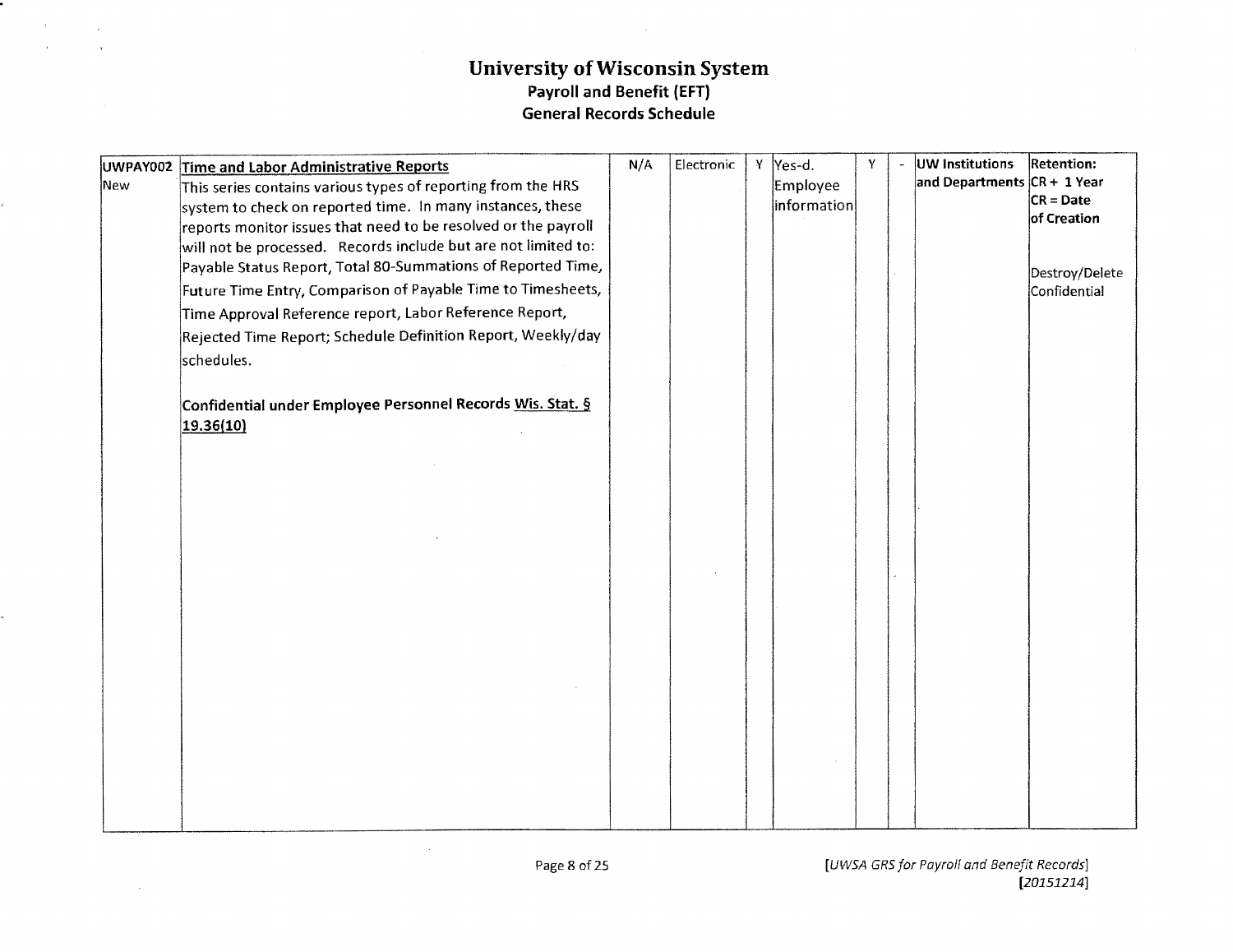$\mathbf{A}$  .

 $\sim$   $_{\rm H}$  $\mathbf{r}$ 

| UWPAY003<br>New | <b>Employee Earnings Statement and Leave Balances and Leave</b><br><b>Activity Summary Reporting</b><br>Leave Balance and Activity Reporting. Statements show leave<br>time taken during a designated pay period.<br>Leave balances are available to employees via MyUWPortal or<br>My UWSystem or UW-Extension.<br>Earning Statements, Tax Statements and W-2 are available to<br>employees via MyUWPortal or My UWSystem or UW-Extension.<br>Confidential under Employee Personnel Records Wis. Stat. §<br>19.36(10) | N/A | Electronic<br>in HRS and<br>through<br>the UW<br>Portal | -Y | Yes-d.<br>Employee<br>information           | Y |                       | UW-System<br>and HRS                                                  | <b>Retention:</b><br>EVT + 15 years<br><b>EVT=Date</b><br>Report<br>was Created<br>Destroy/Delete<br>Confidential |
|-----------------|------------------------------------------------------------------------------------------------------------------------------------------------------------------------------------------------------------------------------------------------------------------------------------------------------------------------------------------------------------------------------------------------------------------------------------------------------------------------------------------------------------------------|-----|---------------------------------------------------------|----|---------------------------------------------|---|-----------------------|-----------------------------------------------------------------------|-------------------------------------------------------------------------------------------------------------------|
| UWPAY004<br>New | Leave Activity Summary Reports - Institution<br>This report show cumulative year to date leave activity by pay<br>period.<br>Confidential under Employee Personnel Records Wis. Stat. §<br>19.36(10)                                                                                                                                                                                                                                                                                                                   | N/A | Electronic                                              |    | Y Yes-d.<br><b>Employee</b><br> information | Y |                       | UW Institution                                                        | <b>Retention:</b><br>$CR + 15$ years<br>CR= Date Report<br>was Created<br>Destroy/Delete<br>Confidential          |
| UWPAY005<br>New | <b>Leave of Absence Request Forms</b><br>Forms completed by individual UW System employees<br>requesting leaves of absence (other than sabbatical leave) and<br>approved by supervisors and department / employing unit<br>head.<br>Confidential under Employee Personnel Records Wis. Stat. §<br>19.36(10)                                                                                                                                                                                                            | N/A | Paper or<br>Electronic                                  |    | Y Yes-d.<br>Employee<br> information        | Y | $\tilde{\phantom{a}}$ | UW-System<br>and HRS<br>and UW<br>lInstitutions<br>and<br>Departments | <b>Retention:</b><br>$CR + 5 years$<br><b>CR = Date Createl</b><br>Destroy/Delete<br>Confidential                 |

 $\mathbf{v}$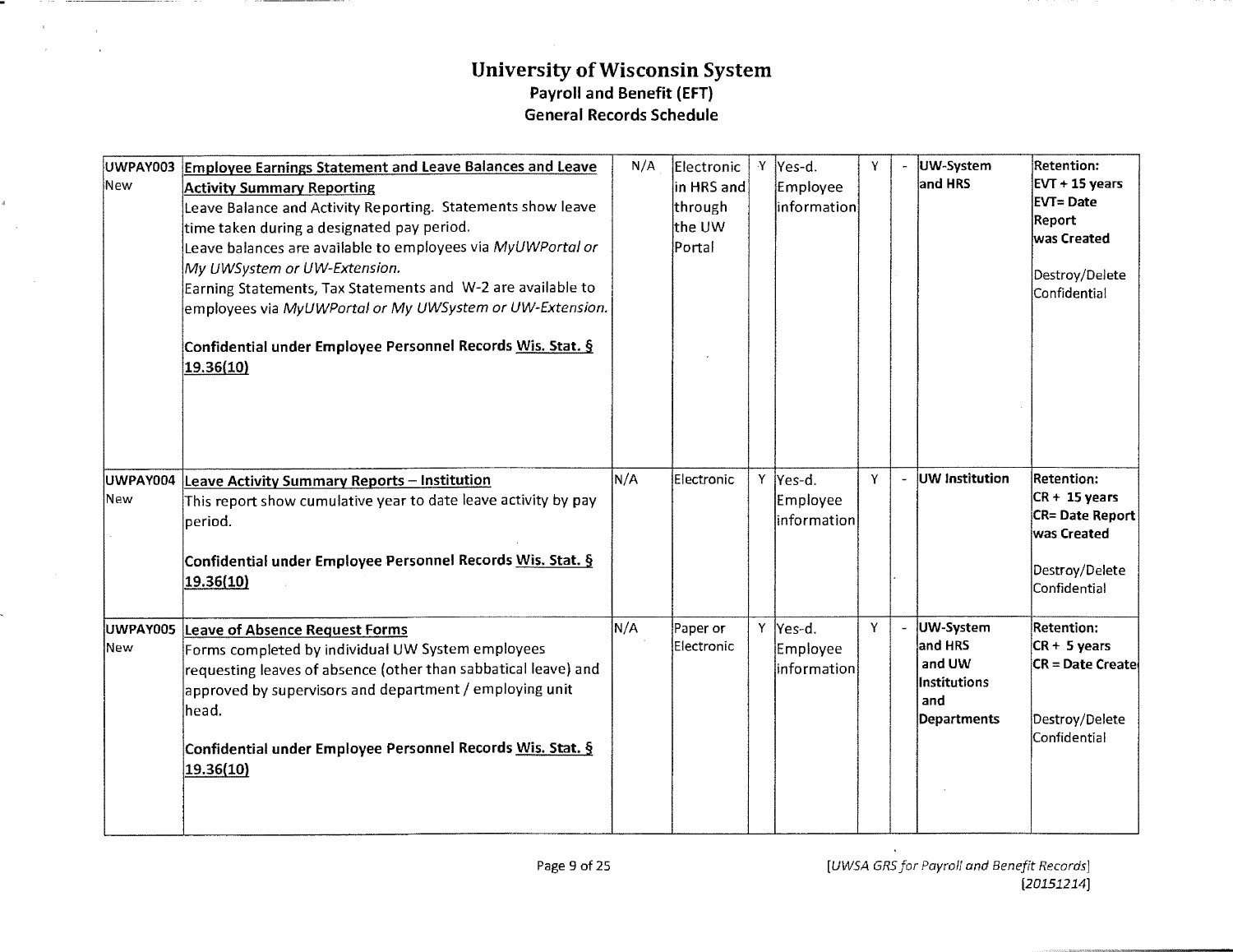| lNew .                 | UWPAY006 Leave of Absence Reports<br>The approval of various types of leaves is processed through <code>HR</code><br>channels within the particular UW institution or employing unit.<br>The recording / monitoring of leaves falls within the absence<br>management function of HRS. Report lists the employees on a<br>LOA so their payment status can be monitored. The Service<br>Center will use the report to monitor which leave employees<br>have paid and will manually add a general deduction for those<br>who do not pay within the allotted time period so that they can<br>be charged upon return from leave.<br>The following reports are included in this series: Leave of<br>Absence Report-UIA Eligible (JIRA #6908)<br>Confidential under Employee Personnel Records Wis. Stat. §<br>19.36(10) | N/A | Paper and<br>Electronic | ۰Y | Yes-d.<br>Employee<br>information                | Y | UW-System<br>and HRS<br><b>HRS and UW</b><br><b>Institutions</b><br>and<br><b>Departments</b> | <b>Retention:</b><br>$CR + 15$ years<br><b>CR= Date Report</b><br>was Created<br>Destroy/Delete<br>Confidential |
|------------------------|-------------------------------------------------------------------------------------------------------------------------------------------------------------------------------------------------------------------------------------------------------------------------------------------------------------------------------------------------------------------------------------------------------------------------------------------------------------------------------------------------------------------------------------------------------------------------------------------------------------------------------------------------------------------------------------------------------------------------------------------------------------------------------------------------------------------|-----|-------------------------|----|--------------------------------------------------|---|-----------------------------------------------------------------------------------------------|-----------------------------------------------------------------------------------------------------------------|
| UWPAY007<br><b>New</b> | <b>UW-System Leave Plan Types</b><br>The HRIS system manages several leave plan types: FMLA<br>(Family Medical Leave); University, Academic, Leave without<br>Pay, Sabbatical, Military and other leave plans. HRIS tables<br>contain details of the plans. (When the HR Manager enter<br>employees who have an approved leave status, they are<br>assigned a leave type based on the leave plans.)<br>NOTE: HRIS: The description of the various leave plans must be retained as<br>long as employees are covered by them and are employed by the UW<br>System.<br>Confidential under Employee Personnel Records Wis. Stat. §<br>19.36(10)                                                                                                                                                                       | N/A | Electronic              |    | Y Yes-d.<br>Employee<br>information <sup>:</sup> | Y | UW-System<br>and HRS                                                                          | <b>Retention:</b><br>EVT= Retain until<br>Superseded<br>Destroy/Delete<br>Confidential                          |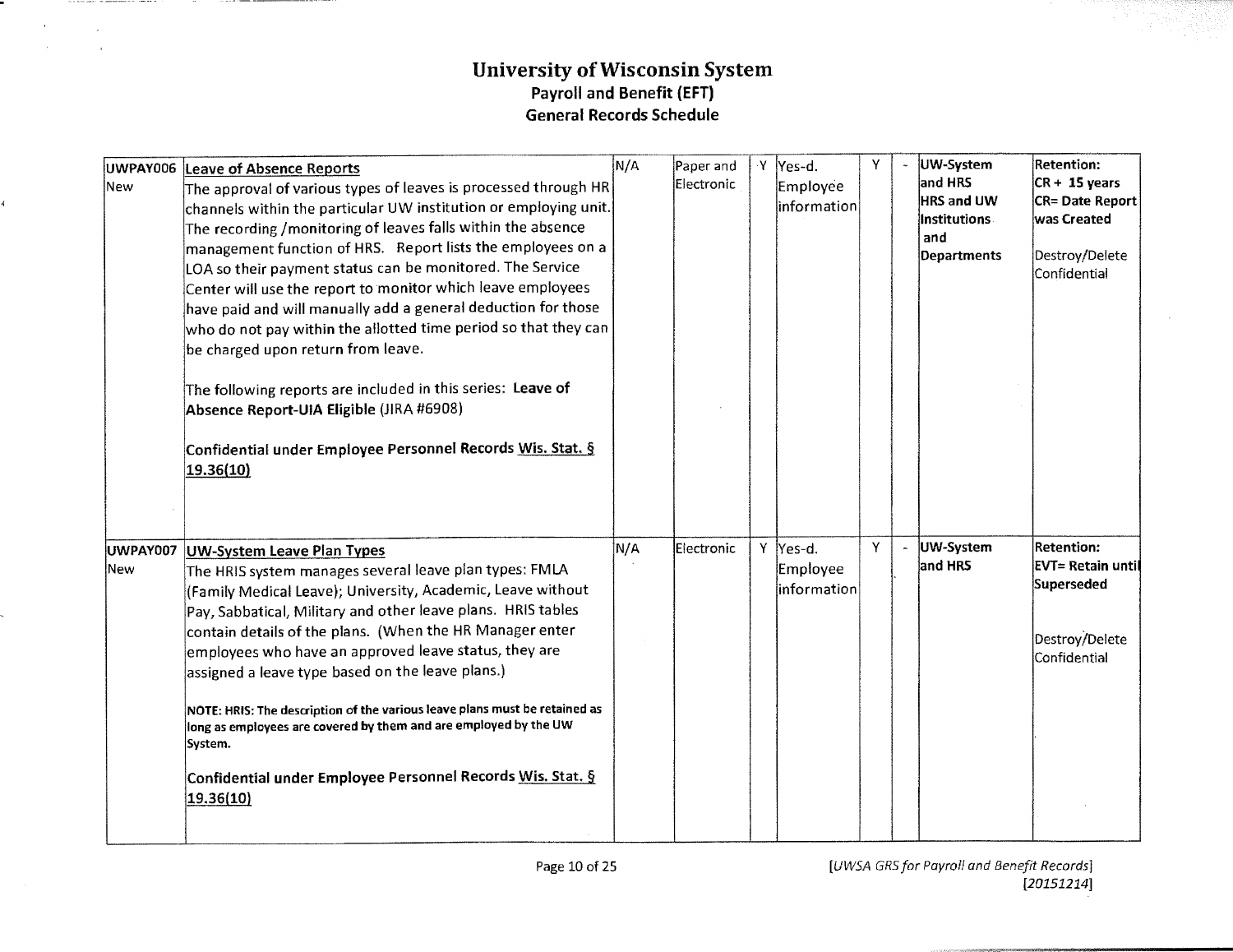.

ê.

 $\sim 10^{-1}$ 

 $\mathcal{O}(\mathcal{A})$  and  $\mathcal{O}(\mathcal{A})$  $\mathcal{L}^{\text{max}}_{\text{max}}$  and  $\mathcal{L}^{\text{max}}_{\text{max}}$  and  $\mathcal{L}^{\text{max}}_{\text{max}}$ 

| New | UWPAY008 Payroll Registers and Vouchers<br>Payroll listings showing gross and net pay, as well as deductions<br>for UW employees.<br>These are the basis for all salary payments and are referred to<br>on questions of back pay and income taxes. Also<br>includes payroll voucher<br>Signature page for each payroll.<br>Payroll Voucher<br>Payroll listing<br>Confidential under Employee Personnel Records Wis. Stat. §<br>19.36(10)                                                | N/A | Paper and<br>Electronic | Y | Yes-d.<br>Employee<br>information | Y | UW-System<br>HRS and UW<br>Institutions        | <b>Retention:</b><br>$EVT + 6 years$<br><b>EVT = Fiscal Year</b><br>Destroy/Delete<br>Confidential                             |
|-----|-----------------------------------------------------------------------------------------------------------------------------------------------------------------------------------------------------------------------------------------------------------------------------------------------------------------------------------------------------------------------------------------------------------------------------------------------------------------------------------------|-----|-------------------------|---|-----------------------------------|---|------------------------------------------------|--------------------------------------------------------------------------------------------------------------------------------|
| New | UWPAY009 Garnishment Records<br>Records consist of UW employee wage actions for state or<br>federal court ordered wage assignments or earnings<br>garnishment, federal IRS levies and Wis. Dept. of Revenue liens.<br>This is consistent with Federal requirement N1-GRS-92-4 item<br>18.<br>Records may include original writs of garnishment;<br>recapitulations of amounts withheld; and related records.<br>Confidential under Employee Personnel Records Wis. Stat. §<br>19.36(10) | N/A | Paper and<br>Electronic | Y | Yes-d.<br>Employee<br>information | v | UW-System<br><b>HRS and UW</b><br>Institutions | Retention:<br>$EVT + 6 \text{ years}$<br><b>EVT= Levy or</b><br>Garnishment is<br>Terminated<br>Destroy/Delete<br>Confidential |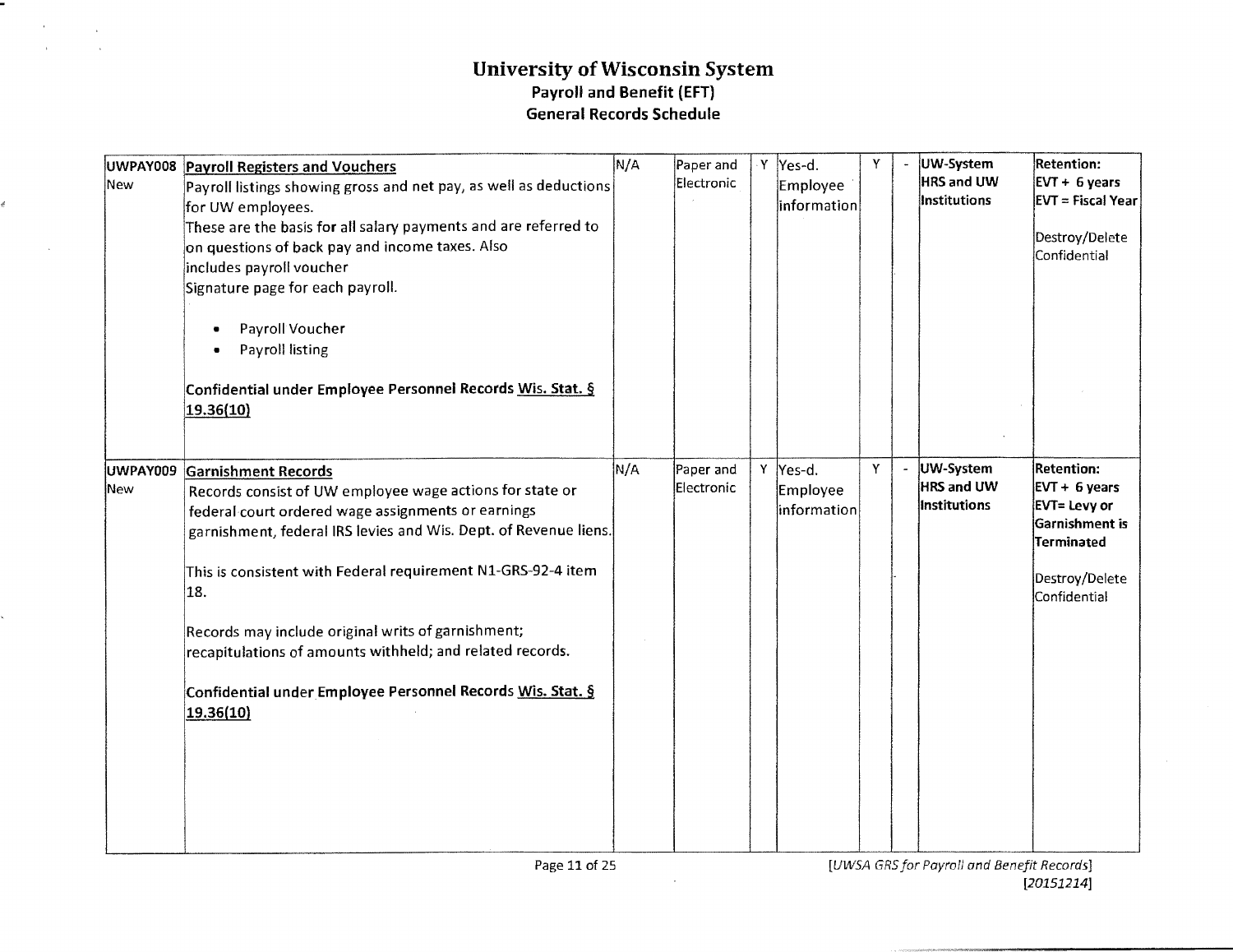$\sim$  $\mathcal{A}$ 

| New | UWPAY010 Tax Withholding Reporting Files<br>Records series includes forms and reports related to employees <sup>4</sup><br>federal and state income tax withholding activities and<br>documentation of withholding.                                                                                                                                                                                                                                                                                                                                                                                          | N/A | Electronic | Y Yes-d.<br>Employee<br>information | Y | UW-System<br><b>HRS</b> | <b>Retention:</b><br>$CR + 5$ years<br>CR= Date the<br><b>Report is</b> |
|-----|--------------------------------------------------------------------------------------------------------------------------------------------------------------------------------------------------------------------------------------------------------------------------------------------------------------------------------------------------------------------------------------------------------------------------------------------------------------------------------------------------------------------------------------------------------------------------------------------------------------|-----|------------|-------------------------------------|---|-------------------------|-------------------------------------------------------------------------|
|     | Series includes, but is not limited to the following forms and<br>reports:<br>• Certificate Of Exemption Prepayment Of Taxes<br>• Employer's Quarterly Federal Tax Return<br>Employers Annual Reconciliation Of Wisconsin Income Tax<br>Withheld From Wages<br>· Federal Bi-Weekly Tax Deposit Coupon<br>$\bullet$ Federal Income Tax, Social Security, Medicare Bi-Weekly<br>Report<br>Form 941 Payment Voucher<br>Statement To Correct Information<br>Transmittal Of Corrected Income & Tax Amounts<br>$\bullet$ Undeliverable W-2, W-2C, 1042-S and W-200 forms.<br>· Wisconsin Tax Deposit Report Coupon |     |            |                                     |   |                         | created<br>Destroy/Delete<br>Confidential                               |
|     | This series also includes MILITARY PAY VOUCHERS that are<br>created for employees.<br>NOTE: This series includes interface files that transmit data<br>from the university to Federal and State government. The same<br>retention period applies to the interface file as to the report or<br>form.<br>Confidential under Employee Personnel Records Wis. Stat. §<br>19.36(10)                                                                                                                                                                                                                               |     |            |                                     |   |                         |                                                                         |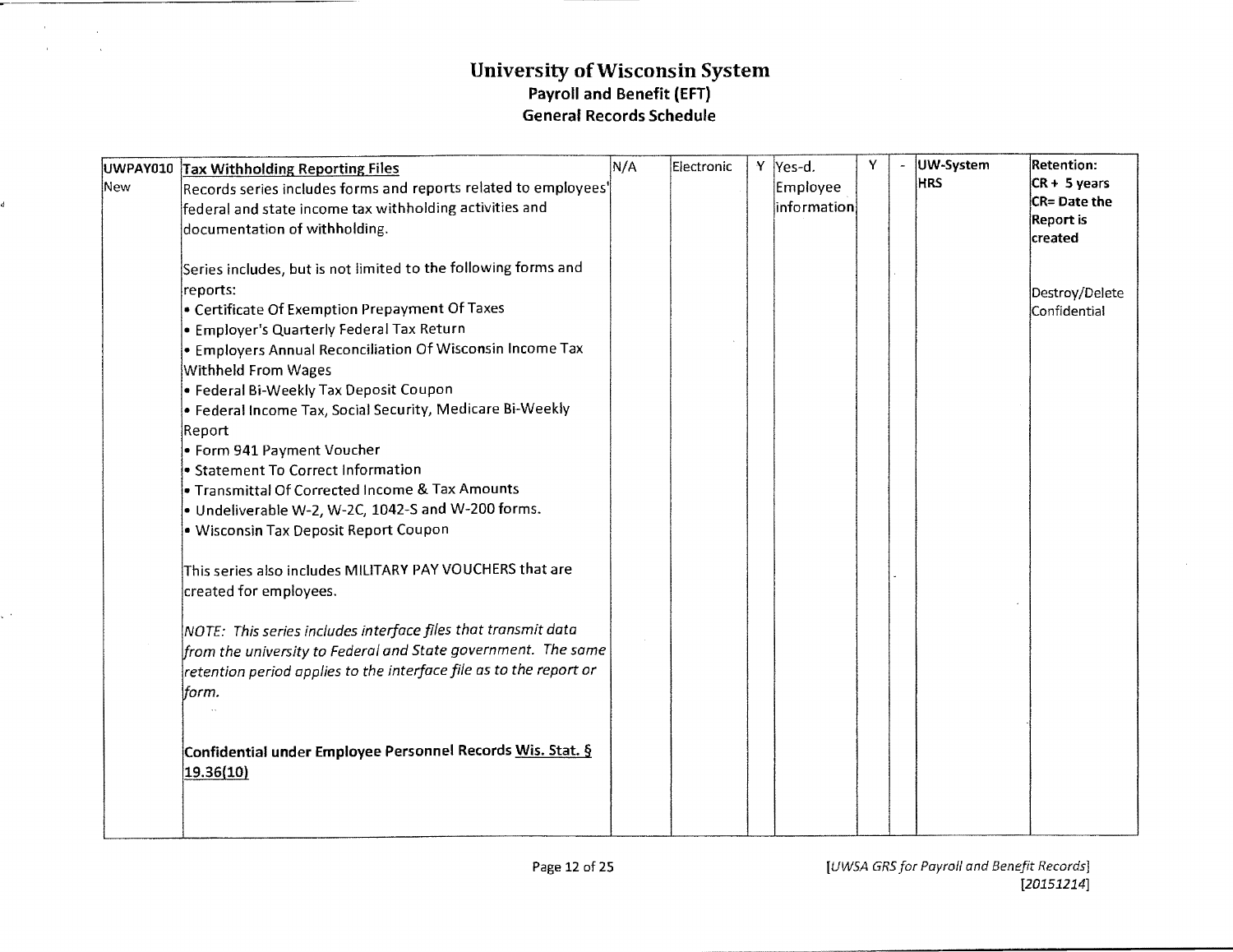$\sim$ 

| New  | UWPAY011 Unemployment Compensation Report to Dept. of Workforce<br>Development<br>This series includes a report and transfer file (interface) sent to<br>the Dept. of Workforce Development.<br>Confidential under Employee Personnel Records Wis. Stat. §<br>19.36(10)                                                                                                                                                                    | N/A | Electronic | Y | Yes-d.<br>Employee<br>$ $ information $ $ | Y |                | UW-System<br><b>HRS</b> | <b>Retention:</b><br>$CR + 5 years$<br>CR= Date the<br><b>Report is</b><br>created<br>Destroy/Delete<br>Confidential     |
|------|--------------------------------------------------------------------------------------------------------------------------------------------------------------------------------------------------------------------------------------------------------------------------------------------------------------------------------------------------------------------------------------------------------------------------------------------|-----|------------|---|-------------------------------------------|---|----------------|-------------------------|--------------------------------------------------------------------------------------------------------------------------|
| lNew | UWPAY012 COBRA Related Reports<br>Reports related to the eligibility and enrollment in COBRA.<br>Includes report listing individuals denied COBRA coverage<br>because they were dismissed for cause, required COBRA<br>notification for eligible employees, COBRA error report (JIRA<br>#6986), COBRA Notification Letters and Enrollment Forms (JIRA<br>#6985)<br>Confidential under Employee Personnel Records Wis. Stat. §<br>19.36(10) | N/A | Electronic |   | Y Yes-d.<br>Employee<br>information       | Y | $\blacksquare$ | UW-System<br><b>HRS</b> | <b>Retention:</b><br>$ EVT + 5$ years<br><b>EVT=Date of</b><br>Employee<br>Termination<br>Destroy/Delete<br>Confidential |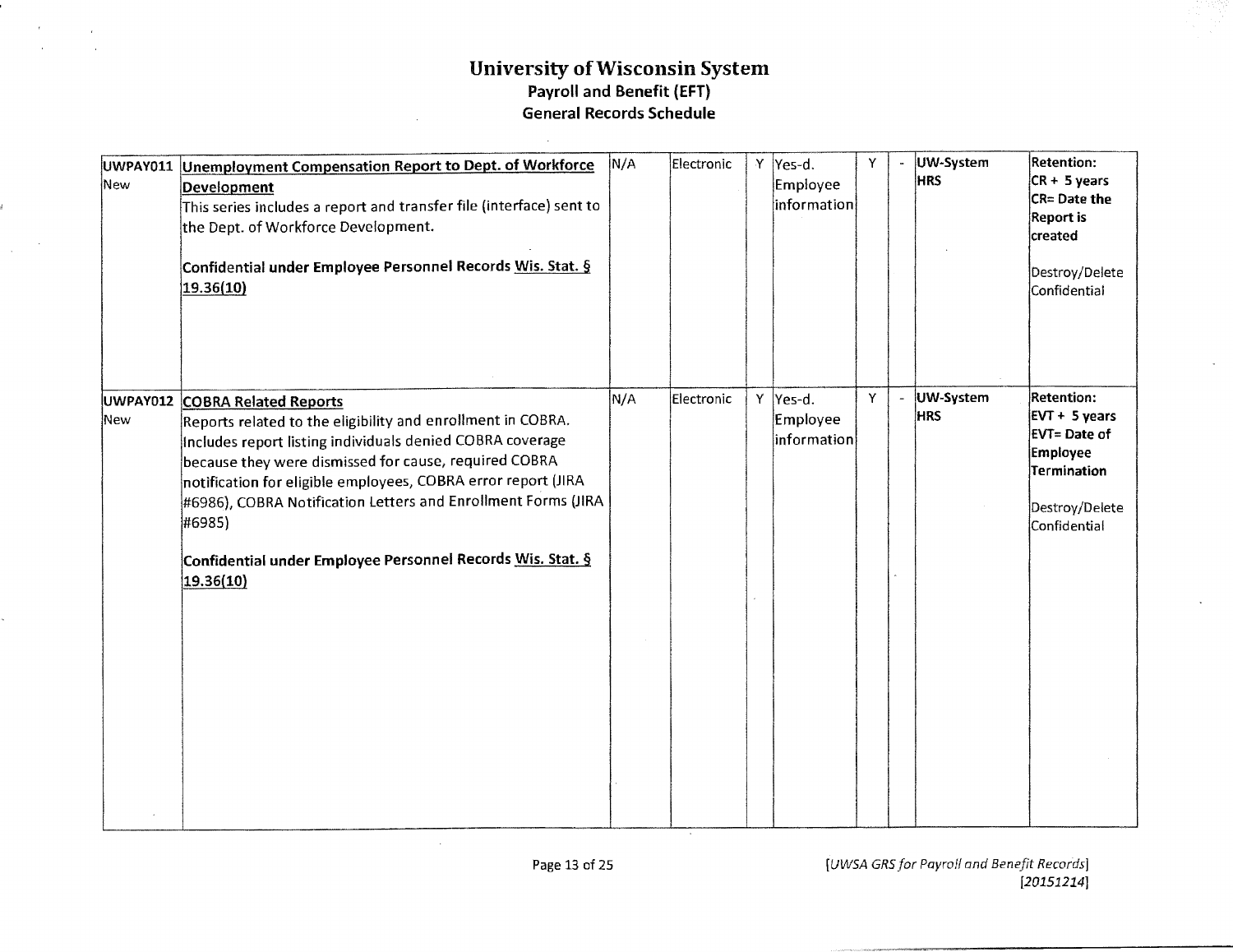$\sim$  $\mathbf{A}$ 

|            | UWPAY013 Employee Payroll Case File - Institutional                                              | N/A | Paper and  | Y | Yes-d.      | Y | <b>JUW</b>   | Retention:              |
|------------|--------------------------------------------------------------------------------------------------|-----|------------|---|-------------|---|--------------|-------------------------|
| <b>New</b> | Records series includes various documents that are maintained                                    |     | Electronic |   | Employee    |   | Institutions | $ $ EVT + 50 years      |
|            | in the Institutional Payroll office and regularly superseded by                                  |     |            |   | information |   |              | <b>EVT=Date of</b>      |
|            | updated documents during the employee's term of                                                  |     |            |   |             |   |              | Employee<br>Termination |
|            | employment in the institution.                                                                   |     |            |   |             |   |              |                         |
|            |                                                                                                  |     |            |   |             |   |              |                         |
|            | Items in both series include the following items:                                                |     |            |   |             |   |              | Destroy/Delete          |
|            | Withholding Agreements: Forms filed by employees                                                 |     |            |   |             |   |              | Confidential            |
|            | authorizing withholding of income from paychecks. Records in                                     |     |            |   |             |   |              |                         |
|            | this series include required withholding agreements, notifying                                   |     |            |   |             |   |              |                         |
|            | the employer (State) of federal and State income tax                                             |     |            |   |             |   |              |                         |
|            | withholding allowances; tax sheltered annuity, deferred                                          |     |            |   |             |   |              |                         |
|            | compensation and savings bond authorizations; and various                                        |     |            |   |             |   |              |                         |
|            | other voluntary authorizations. Records in this series are used                                  |     |            |   |             |   |              |                         |
|            | to document withholding agreements and authorizations for                                        |     |            |   |             |   |              |                         |
|            | each employee.                                                                                   |     |            |   |             |   |              |                         |
|            |                                                                                                  |     |            |   |             |   |              |                         |
|            | Series includes but is not limited to the following                                              |     |            |   |             |   |              |                         |
|            | agreements/forms:                                                                                |     |            |   |             |   |              |                         |
|            | . Tax Withholding Forms such as: IRS 1001, IRS 8233, W4,                                         |     |            |   |             |   |              |                         |
|            | Earned Income Credit, WT-4 State                                                                 |     |            |   |             |   |              |                         |
|            | <b>Withholding Allowances</b><br>• Other Withholding (For a detailed list please consult index.) |     |            |   |             |   |              |                         |
|            | • Accidental Death & Dismemberment Application                                                   |     |            |   |             |   |              |                         |
|            | • Dental Insurance Application                                                                   |     |            |   |             |   |              |                         |
|            | • Direct Deposit Authorization                                                                   |     |            |   |             |   |              |                         |
|            | · Employee Reimbursement Account Enrollment Form                                                 |     |            |   |             |   |              |                         |
|            | · Savings Bond Deduction Authorization                                                           |     |            |   |             |   |              |                         |
|            | . Tax Sheltered Annuity Authorization                                                            |     |            |   |             |   |              |                         |
|            | Miscellaneous Dues and Deduction Authorization Cards                                             |     |            |   |             |   |              |                         |
|            |                                                                                                  |     |            |   |             |   |              |                         |
|            | Confidential under Employee Personnel Records Wis. Stat. §                                       |     |            |   |             |   |              |                         |
|            | 19.36(10)                                                                                        |     |            |   |             |   |              |                         |
|            |                                                                                                  |     |            |   |             |   |              |                         |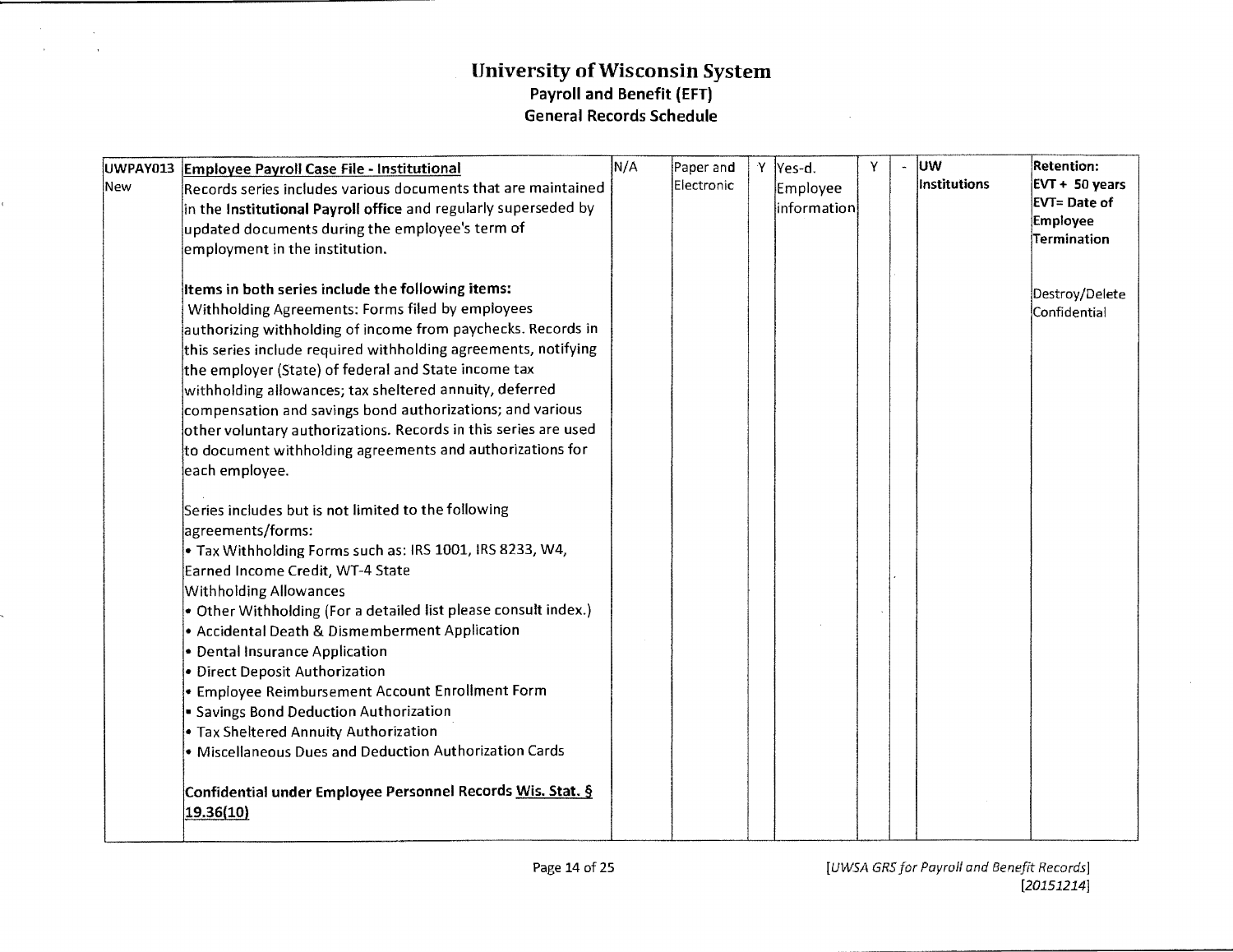**Service Community** 

 $\sim$  $\mathcal{L}^{\mathcal{L}}$ 

| New             | UWPAY014 Employee ETF/ Benefits Case File - Institution<br>This records series includes the benefit forms, withholding,<br>applications, notifications, etc. that are current at the time of<br>$ $ employee termination. After the employee terminates from the $ $<br>particular Institution, the case file is maintained to determine<br>the employee's rights to various benefits. These records are the<br>responsibility of the employing institution. Employees will<br>complete new withholding authorization forms when they<br>move to another Institution. However, records in this series<br>may be used to provide backup documentation of the<br>employee's payroll activities.<br>State of Wisconsin ETF is the official holder of Benefit Records.<br>Confidential under Employee Personnel Records Wis. Stat. §<br>19.36(10) | N/A | Paper or<br>Electronic | Y | Yes-d.<br>Employee<br>linformationl                           | Y | UW Institutions         | <b>Retention:</b><br>$EVT + 5 years$<br>EVT= Date of<br><b>Employee</b><br>Termination<br>Destroy/Delete<br>Confidential   |
|-----------------|-----------------------------------------------------------------------------------------------------------------------------------------------------------------------------------------------------------------------------------------------------------------------------------------------------------------------------------------------------------------------------------------------------------------------------------------------------------------------------------------------------------------------------------------------------------------------------------------------------------------------------------------------------------------------------------------------------------------------------------------------------------------------------------------------------------------------------------------------|-----|------------------------|---|---------------------------------------------------------------|---|-------------------------|----------------------------------------------------------------------------------------------------------------------------|
| UWPAY015<br>New | Annual Benefit Statements/Benefit Reports<br>This series consists of Annual benefit statements produced by<br>the HRIS system. This statement reflects all benefit programs in<br>which the employee is currently enrolled and total<br>employer/employee contributions to them.<br>Access to employees via MyUWPortal or My UWSystem or UW-<br>Extension<br>Confidential under Employee Personnel Records Wis. Stat. §<br>19.36(10)                                                                                                                                                                                                                                                                                                                                                                                                          | N/A | Electronic             |   | Y Yes-d.<br>Employee<br>$\left  \mathsf{information} \right $ | Y | UW-System<br><b>HRS</b> | <b>Retention:</b><br>$EVT + 5$ years<br><b>EVT=Date of</b><br>Termination of<br>Employee<br>Destroy/Delete<br>Confidential |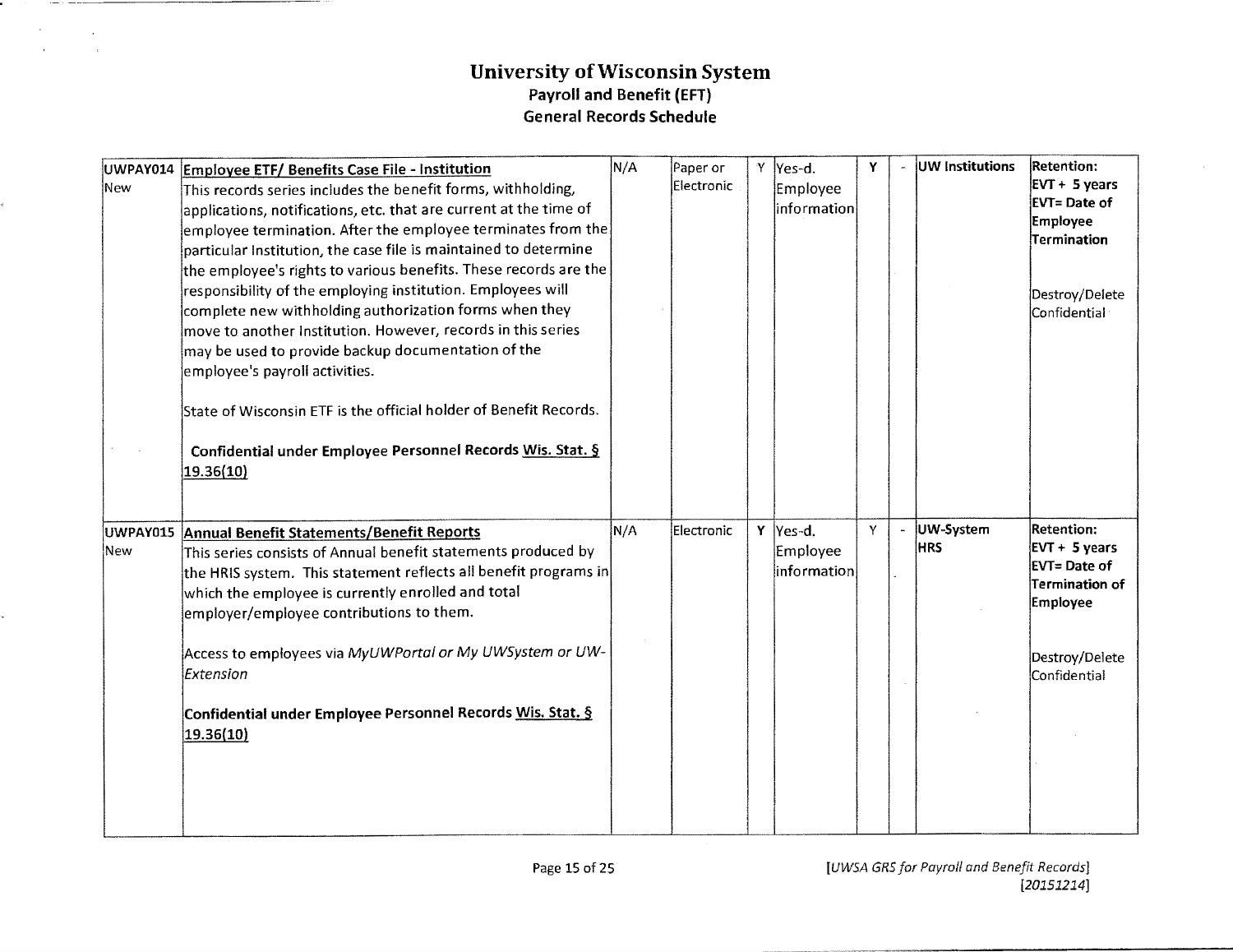| UWPAY016<br>New | Summary Reports of Benefits Programs provided to ETF<br>Records series includes copies of summary reports of benefit<br>programs that are administered by the Department of<br>Employee Trust Funds (ETF) and other insurance carriers as<br>listed below Summary Reports to/from. Also includes<br>Enrollment Reports and Benefit Confirmation Reports and<br>Program Vendor Data Files and Life Insurance Reports send to<br>vendors.<br><b>ETF-UW:</b><br>This group of records includes various summary reports<br>required to be sent to ETF by UW. Reports are used to remit<br>funds and provide information on benefits accrued in ETF<br>-administered programs, including WRS, ERA, health, life, and<br>ICI insurance's.<br>NOTE: The UW must retain copies of reports sent to ETF if<br>applicable to employees in their agency for seven years in order<br>to correct information<br>Confidential under Employee Personnel Records Wis. Stat. §<br>19.36(10) | ∣N/A | Electronic | Y. | Yes-d.<br>Employee<br>information   | Y | UW-System<br><b>HRS</b> | <b>Retention:</b><br>$CR + 7$ years<br>CR= Date the<br><b>Report</b> is<br>created<br>Destroy/Delete<br>Confidential  |
|-----------------|---------------------------------------------------------------------------------------------------------------------------------------------------------------------------------------------------------------------------------------------------------------------------------------------------------------------------------------------------------------------------------------------------------------------------------------------------------------------------------------------------------------------------------------------------------------------------------------------------------------------------------------------------------------------------------------------------------------------------------------------------------------------------------------------------------------------------------------------------------------------------------------------------------------------------------------------------------------------------|------|------------|----|-------------------------------------|---|-------------------------|-----------------------------------------------------------------------------------------------------------------------|
| UWPAY017<br>New | <b>Wisconsin Retirement System Reporting - WRS</b><br>Electronic Data file is created after each payroll is processed<br>that includes data for each employee, including the<br>employment category, earning, hours worked and data<br>necessary for monthly and annual WRS Reporting.<br>Confidential under Employee Personnel Records Wis. Stat. §<br>19.36(10)                                                                                                                                                                                                                                                                                                                                                                                                                                                                                                                                                                                                         | N/A  | Electronic |    | Y Yes-d.<br>Employee<br>information | Y | UW-System<br><b>HRS</b> | <b>Retention:</b><br>$CR + 15$ years<br>CR= Date the<br><b>Report is</b><br>created<br>Destroy/Delete<br>Confidential |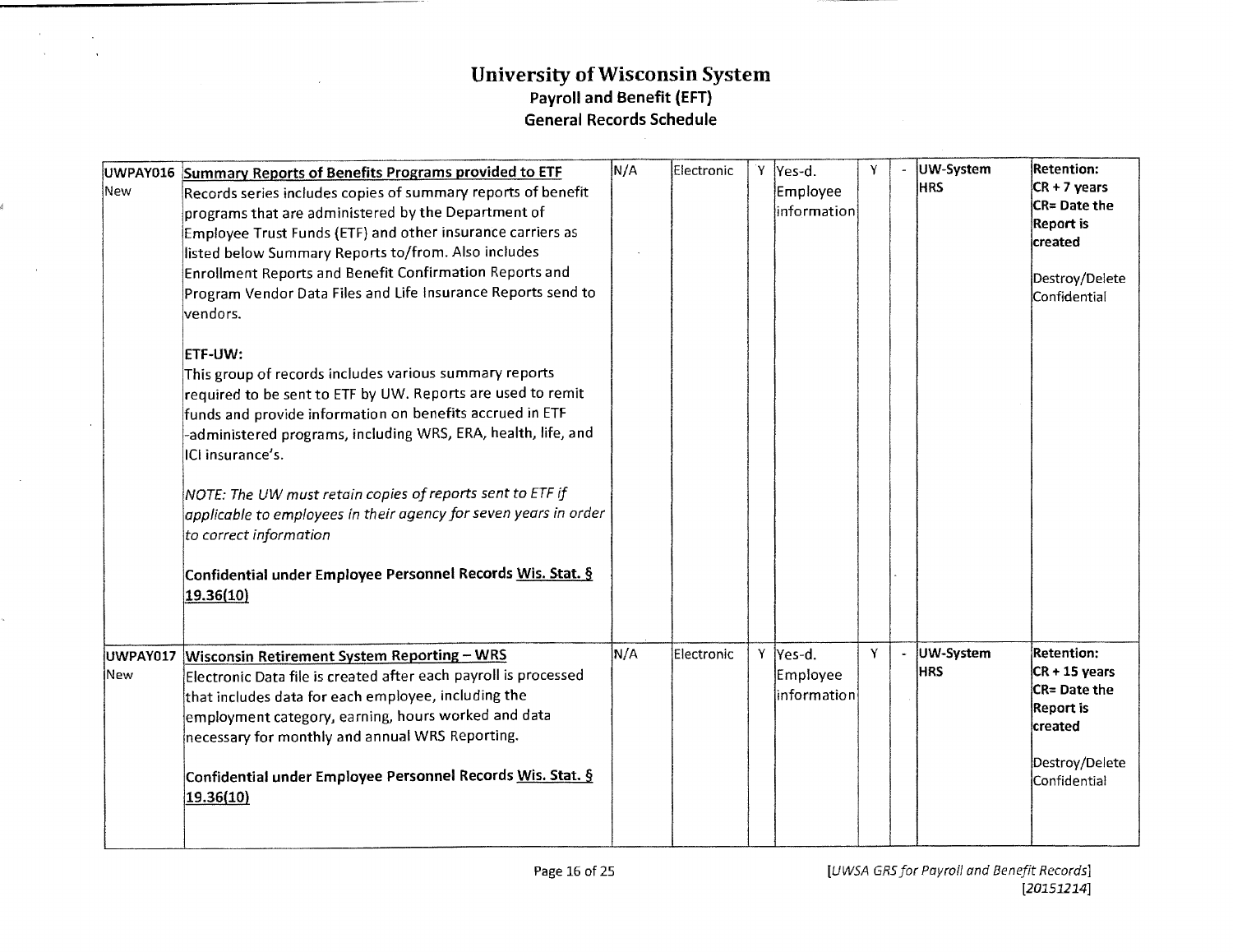| New             | UWPAY018 Tax Sheltered Annuity - TSA Multiple Enrollments Reports<br>Reports to identify employees with multiple TSA enrollments<br>who are close to reaching the IRS maximum to determine which<br>TSA deduction to allow to go through, and which deductions to<br>manually override for the remainder of the Year.<br>Confidential under Employee Personnel Records Wis. Stat. §<br>19.36(10)                                                                                                                                                                                                                                                                                                                                                                                                                                                                                                                                                                                                                                                                                                 | N/A | Electronic | ۰Y | Yes-d.<br>Employee<br>$ $ information $ $ | Y. | UW-System<br><b>HRS</b> | <b>Retention:</b><br>$CR + 5$ years<br>CR= Date the<br><b>Report</b> is<br>created<br>Destroy/Delete<br>Confidential |
|-----------------|--------------------------------------------------------------------------------------------------------------------------------------------------------------------------------------------------------------------------------------------------------------------------------------------------------------------------------------------------------------------------------------------------------------------------------------------------------------------------------------------------------------------------------------------------------------------------------------------------------------------------------------------------------------------------------------------------------------------------------------------------------------------------------------------------------------------------------------------------------------------------------------------------------------------------------------------------------------------------------------------------------------------------------------------------------------------------------------------------|-----|------------|----|-------------------------------------------|----|-------------------------|----------------------------------------------------------------------------------------------------------------------|
| UWPAY019<br>New | <b>Payroll Accounting and Benefit Reports and Transfers</b><br>Record series consists of reports and correspondence that have<br>fiscal audit value related to transfers of payroll funds. Series<br>documents issues and concerns related to transfers of funds to<br>banks for state payroll, reports that total saving bond deduction<br>totals and other summary accounting reports that provide<br>backup documentation to support the WISMART system.<br>Items in this series include but are not limited to the following:<br>Electronic Deposit Correspondence between processing<br>٠<br>center and banks that deposit employee paycheck through<br>electronic deposit.<br>ACH - Automatic Check Transfer - Cancellations Notice<br><b>Saving Bond Deduction Total Reports</b><br>٠<br>Saving Bond Payment form<br>٠<br>Retroactive Benefit Calculation Report - (JIRA #6919)<br>۰<br>Retroactive Benefit Missing Premium Report (JIRA#6905)<br>٠<br>Deduction Pre-pay Reconciliation Report (JIRA#6905<br>۰<br>Confidential under Employee Personnel Records Wis. Stat. §<br>19.36(10) | M/A | Electronic |    | Y Yes-d.<br>Employee<br> information      | Y. | UW-System<br><b>HRS</b> | <b>Retention:</b><br>$CR + 5$ years<br>CR= Date the<br><b>Report is</b><br>created<br>Destroy/Delete<br>Confidential |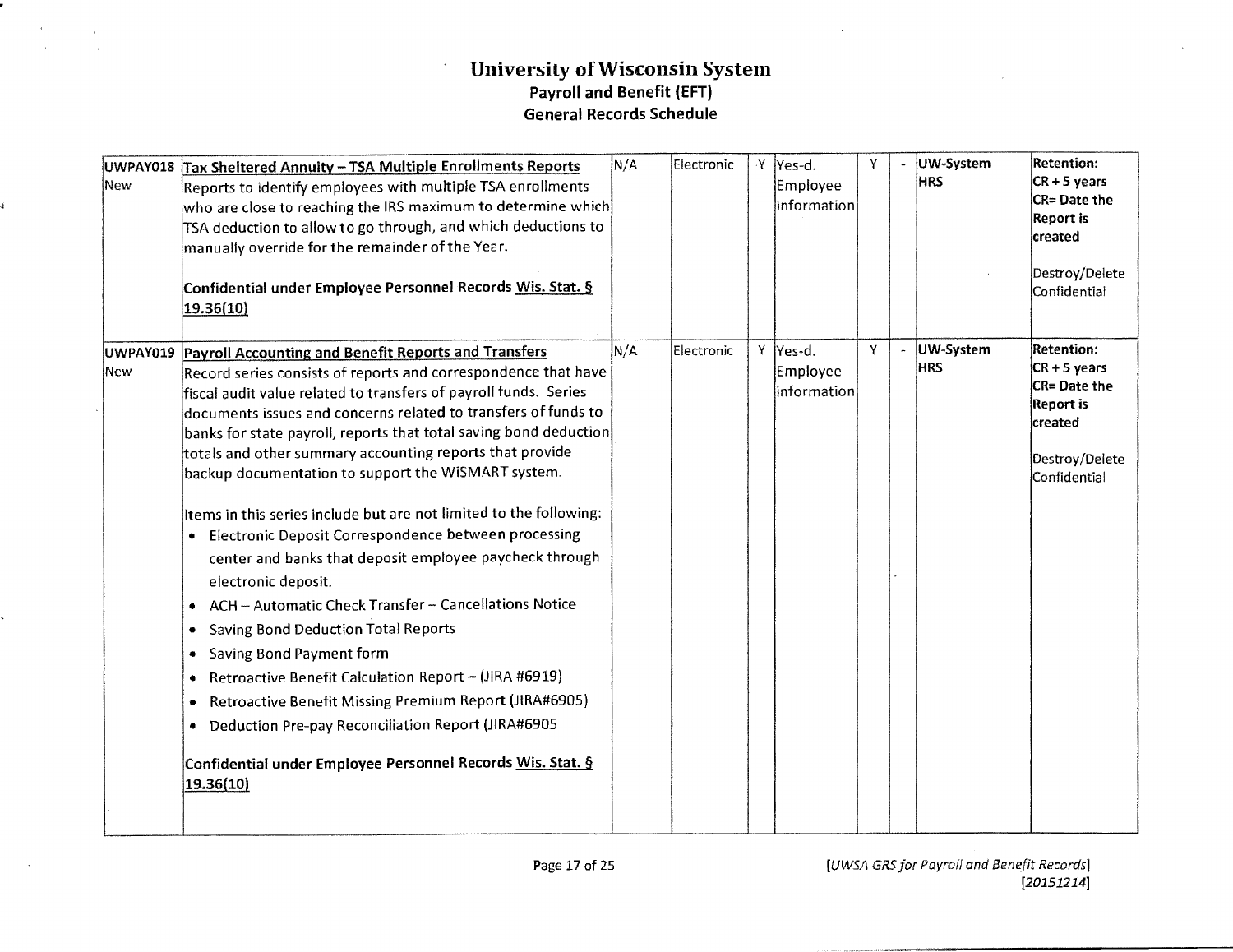|     | UWPAY020 Core Payroll History Data                                                     | N/A | Electronic   | ۰Y | Yes-d.      |  | UW-System | <b>Retention:</b> |
|-----|----------------------------------------------------------------------------------------|-----|--------------|----|-------------|--|-----------|-------------------|
| New | $\vert$ NOTE: The wording for this record series remains the same as it was in $\vert$ |     | In HRS after |    | Employee    |  |           | $CR + 50$ years   |
|     | the original GRS. The Department of Administration does not                            |     | 2011.        |    | information |  |           | CR= Date the      |
|     | maintain a central payroll roster or data file for the University of                   |     | Pre 2011     |    |             |  |           | <b>Report is</b>  |
|     | Wisconsin System. The responsibility for maintaining a permanent                       |     | Master       |    |             |  |           | created           |
|     | payroll history data will continue with HRS. The retention period is 50                |     | Fiche / Tape |    |             |  |           |                   |
|     | years. Currently, this long term retention requirement is met by                       |     | for all UW   |    |             |  |           | Destroy/Delete    |
|     | microfiche.                                                                            |     | Institutions |    |             |  |           | Confidential      |
|     |                                                                                        |     | lmaintained  |    |             |  |           |                   |
|     | This electronic file includes the results of personnel transactions                    |     | by HRS       |    |             |  |           |                   |
|     | affecting employee's payroll such as hires, transfers, terminations,                   |     |              |    |             |  |           |                   |
|     | reclassifications and reallocations. Files contain data elements for                   |     |              |    |             |  |           |                   |
|     | each employee, including appointments, deductions, hours, payroll                      |     |              |    |             |  |           |                   |
|     | balances, deduction balances, and retroactive adjustments to hours                     |     |              |    |             |  |           |                   |
|     | worked, lump-sum pay adjustments, dollar and hour balance                              |     |              |    |             |  |           |                   |
|     | adjustments, refunds, wage assignments and check cancellations. This                   |     |              |    |             |  |           |                   |
|     | electronic file functions as the source for federal and state tax                      |     |              |    |             |  |           |                   |
|     | reporting, W-2 production and other year-end reports.                                  |     |              |    |             |  |           |                   |
|     | The HRS Core Payroll data file is created when payroll calculation data                |     |              |    |             |  |           |                   |
|     | is created /added to the employee permanent payroll history after the                  |     |              |    |             |  |           |                   |
|     | payroll confirmation process has been run.                                             |     |              |    |             |  |           |                   |
|     | The payroll microfiche jacket will contain the following types of                      |     |              |    |             |  |           |                   |
|     | information: date of payroll, type of payroll, gross earnings, and                     |     |              |    |             |  |           |                   |
|     | deferred items. The jacket will be maintained with the Master                          |     |              |    |             |  |           |                   |
|     |                                                                                        |     |              |    |             |  |           |                   |
|     | Payroll Fiche for 50 years. REVISED: This paragraph was added                          |     |              |    |             |  |           |                   |
|     | by the Public Records Board 11/19/97.                                                  |     |              |    |             |  |           |                   |
|     | Also included under these records series and the 50 year                               |     |              |    |             |  |           |                   |
|     | retention requirement are the following reports: Audit Tables                          |     |              |    |             |  |           |                   |
|     | Query Report (JIRA #6918)                                                              |     |              |    |             |  |           |                   |
|     | Confidential under Employee Personnel Records Wis. Stat. §<br>19.36(10)                |     |              |    |             |  |           |                   |

... -~~-··------------------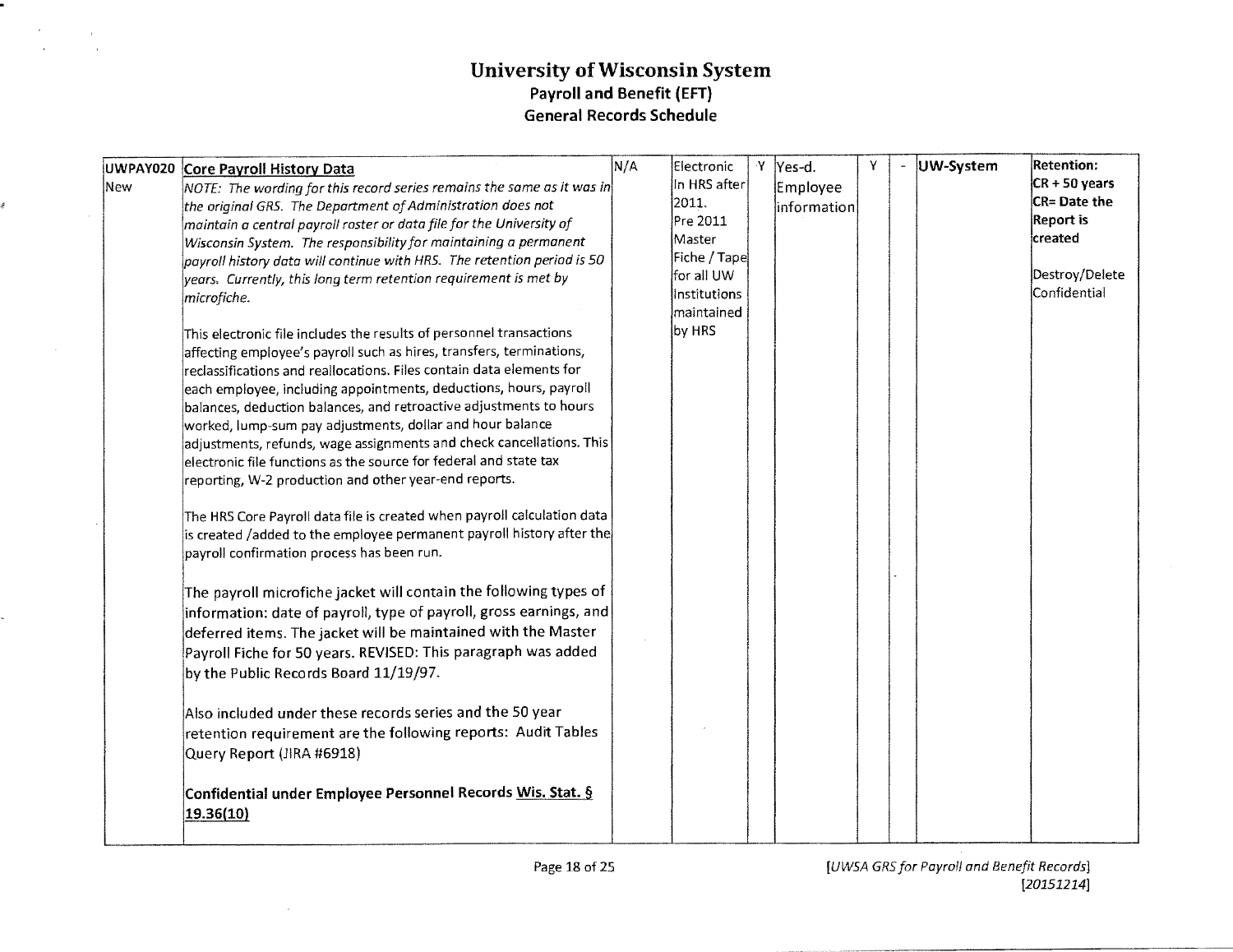| UWPAY021 System-wide Tax Summary                                                                | 1943 -  | Paper | lYes-d.                  |  | UW-System | <b>EVT+7 Years</b>                  |
|-------------------------------------------------------------------------------------------------|---------|-------|--------------------------|--|-----------|-------------------------------------|
| This is a printout done annually which includes all income tax<br>information on each employee. | Present |       | Employee<br>linformation |  |           | Transfer to UW-<br>Madison Archives |
| Confidential under Employee Personnel Records Wis. Stat. §<br> 19.36(10)                        |         |       |                          |  |           |                                     |

| Related Records Series or Statewide General Records Schedules (GRS)<br>Note: information only |                                                                  |                |  |  |  |
|-----------------------------------------------------------------------------------------------|------------------------------------------------------------------|----------------|--|--|--|
| <b>RDA Number</b>                                                                             | <b>Record Series Title and Description</b><br><b>Description</b> | Notes/Comments |  |  |  |
|                                                                                               |                                                                  |                |  |  |  |
|                                                                                               |                                                                  |                |  |  |  |
|                                                                                               |                                                                  |                |  |  |  |
|                                                                                               |                                                                  |                |  |  |  |
|                                                                                               |                                                                  |                |  |  |  |
|                                                                                               |                                                                  |                |  |  |  |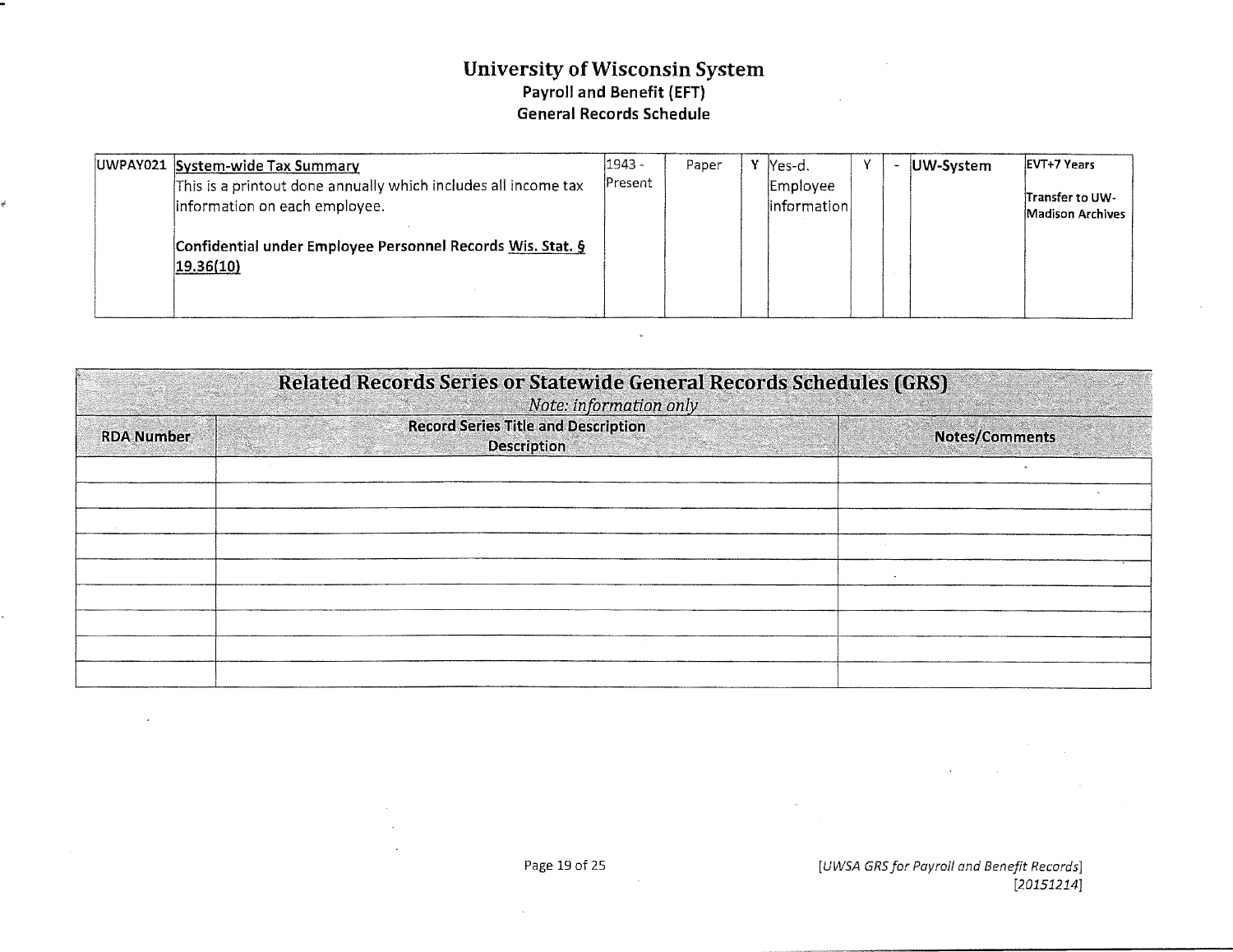$\sim 400$  km s  $^{-1}$  .  $\sim$ 

|                   | Note: information only. To close or supersede RDA series, complete form DOA-3806 | <b>Closed/Superseded Series</b>                                          |                          |
|-------------------|----------------------------------------------------------------------------------|--------------------------------------------------------------------------|--------------------------|
| <b>RDA Number</b> | <b>Record Series Title</b>                                                       | <b>Minimum</b><br><b>Retention and</b><br><b>Disposition</b>             | <b>Action Taken</b>      |
| <b>UWPY001</b>    | <b>Time and Labor From</b>                                                       | <b>Retain 5 years</b><br><b>Destroy</b><br><b>Confidential</b>           | Superseded into UWPAY001 |
| <b>UWPY034</b>    | <b>Timesheets</b>                                                                | <b>EVT+5 Date of</b><br>the Pay period<br><b>Destroy</b><br>Confidential | Superseded into UWPAY001 |
| <b>UWPY0002</b>   | <b>Time and Labor Administrative Reports</b>                                     | <b>Retain 1</b><br>month<br><b>Destroy</b><br><b>Confidential</b>        | Superseded into UWPAY002 |
| <b>UWPY0009</b>   | <b>Earning Statements</b>                                                        | CR+15 years<br><b>Destroy</b><br>confidential                            | Superseded into UWPAY003 |
| <b>UWPY0010</b>   | <b>Leave Activity Summary Reports</b>                                            | CR+15 years<br><b>Destroy</b><br>confidential                            | Superseded into UWPAY004 |
| <b>UWPY012</b>    | <b>Leave Forms</b>                                                               | $CR + 5$ years<br><b>Destroy</b><br><b>Confidential</b>                  | Superseded into UWPAY005 |
| <b>UWPY007</b>    | <b>Leave of Absence Reports</b>                                                  | $CR + 15$ Years<br><b>Destroy</b><br><b>Confidential</b>                 | Superseded into UWPAY006 |
| <b>UWPY0008</b>   | <b>Leave Plans</b>                                                               | <b>Retain until</b><br>Superseded                                        | Superseded into UWPAY007 |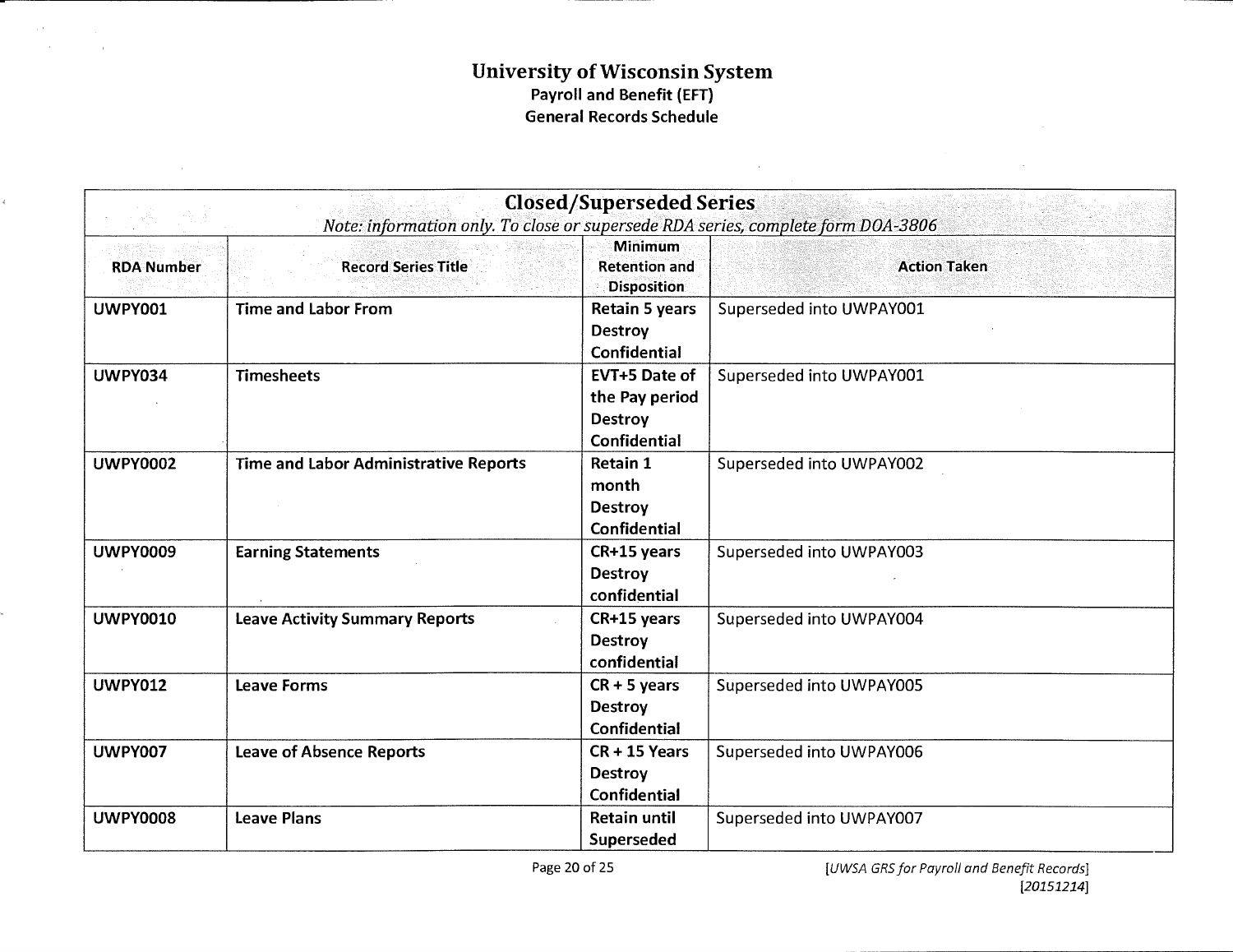$\mathcal{O}(\mathcal{F}^{\mathcal{O}})$  , where  $\mathcal{O}(\mathcal{F}^{\mathcal{O}})$ 

 $\frac{d}{dt}$ 

 $\mathcal{A}$ 

| <b>UWPO0037</b> | <b>Payroll Register and Voucher</b>    | Fiscal $+ 6$ Years  | Superseded into UWPAY008 |  |
|-----------------|----------------------------------------|---------------------|--------------------------|--|
|                 |                                        | <b>Destroy</b>      |                          |  |
|                 |                                        | <b>Confidential</b> |                          |  |
| <b>UWPY0042</b> | <b>Garnishment Report</b>              | $CR + 7$ Years      | Superseded into UWPAY009 |  |
|                 |                                        | <b>Destroy</b>      |                          |  |
|                 |                                        | Confidential        |                          |  |
| <b>UWPY0043</b> | <b>Tax Withholding Reporting Files</b> | Fiscal + 7 Years    | Superseded into UWPAY010 |  |
|                 |                                        | <b>Destroy</b>      |                          |  |
|                 |                                        | <b>Confidential</b> |                          |  |
| <b>UWPY0039</b> | <b>Unemployment Compensation</b>       | $CR + 6$ Years      | Superseded into UWPAY011 |  |
|                 |                                        | <b>Destroy</b>      |                          |  |
|                 |                                        | Confidential        |                          |  |
| <b>UWPY0029</b> | <b>COBRA Related Reports</b>           | $CR + 7$ Years      | Superseded into UWPAY012 |  |
|                 |                                        | <b>Destroy</b>      |                          |  |
|                 |                                        | Confidential        |                          |  |
| <b>UWPY0015</b> | <b>Employee Payroll Case File</b>      | $EVT + 50$          | Superseded into UWPAY013 |  |
|                 |                                        | <b>Destroy</b>      |                          |  |
|                 |                                        | <b>Confidential</b> |                          |  |
| <b>UWPY0030</b> | <b>Terminated Employee Case Files</b>  | $EVT + 5$ Years     | Superseded into UWPAY014 |  |
|                 |                                        | <b>Destroy</b>      |                          |  |
|                 |                                        | <b>Confidential</b> |                          |  |
| <b>UWPY0032</b> | <b>Annual Benefit Statements</b>       | $EVT + 5$ Date      | Superseded into UWPAY015 |  |
|                 |                                        | of Employee         |                          |  |
|                 |                                        | <b>Termination</b>  |                          |  |
|                 |                                        | Destroy             |                          |  |
|                 |                                        | <b>Confidential</b> |                          |  |
| <b>UWPY0023</b> | <b>DETF Benefit Reports</b>            | $CR + 7$ Years      | Superseded into UWPAY016 |  |
|                 |                                        | <b>Destroy</b>      |                          |  |
|                 |                                        | <b>Confidential</b> |                          |  |

 $\sim$   $\sim$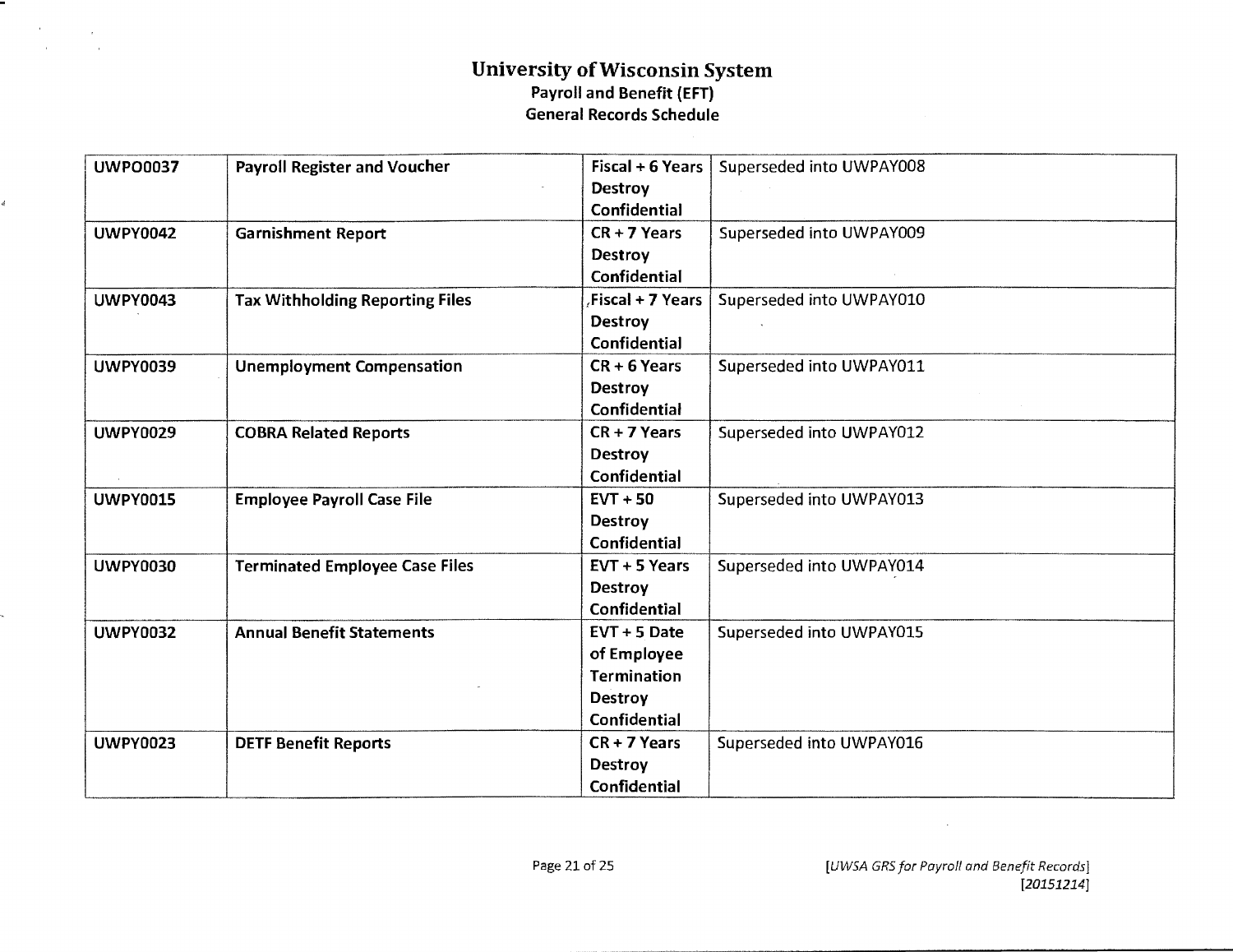.

ĝ.

 $\mathcal{A}^{\mathcal{A}}$ 

 $\sim 10^{-11}$ 

| <b>UWPY0021</b> | <b>Enrollment Reports</b>                          | $CR + 7$ Years      | Superseded into UWPAY016 |
|-----------------|----------------------------------------------------|---------------------|--------------------------|
|                 |                                                    | <b>Destroy</b>      |                          |
|                 |                                                    | <b>Confidential</b> |                          |
| <b>UWPY0022</b> | <b>Benefit Confirmations Reports</b>               | CR + 7 Years        | Superseded into UWPAY016 |
|                 |                                                    | <b>Destroy</b>      |                          |
|                 |                                                    | <b>Confidential</b> |                          |
| <b>UWPY028</b>  | <b>Benefit Program Vendor Data Files</b>           | $CR + 7$ Years      | Superseded into UWPAY016 |
|                 |                                                    | <b>Destroy</b>      |                          |
|                 |                                                    | <b>Confidential</b> |                          |
| <b>UWPY0031</b> | Life Insurance Reports and Interfaces Sent to      | $CR + 7$ Years      | Superseded into UWPAY016 |
|                 | <b>Vendors</b>                                     | <b>Destroy</b>      |                          |
|                 |                                                    | <b>Confidential</b> |                          |
| <b>UWPY0014</b> | <b>Wisconsin Retirement System Files and</b>       | $CR + 15$ years     | Superseded into UWPAY017 |
|                 | Reports                                            | <b>Destroy</b>      |                          |
|                 |                                                    | <b>Confidential</b> |                          |
| <b>UWPY0018</b> | <b>TSA Multiple Enrollments Report</b>             | $CR + 5$ Years      | Superseded into UWPAY018 |
| <b>UWPY0019</b> | <b>Payroll Accounting and Benefits Reports and</b> | $CR + 4$ Years      | Superseded into UWPAY019 |
|                 | <b>Transfer</b>                                    |                     |                          |
| <b>UWPY0033</b> | <b>HRS Core Payroll History Data</b>               | $CR + 50$ Years     | Superseded into UWPAY020 |
|                 |                                                    |                     |                          |
|                 | The following Records Series are Closed            |                     |                          |
| <b>UWPY0003</b> | <b>Employee Login IP Address</b>                   | CR + 5 Destroy      | Closed                   |
|                 |                                                    | <b>Confidential</b> |                          |
| <b>UWPY0004</b> | <b>Time/Collection / Reporting Device</b>          | $CR + 5$ Destroy    | Closed                   |
|                 |                                                    | Confidential        |                          |
| <b>UWPY0005</b> | Payable Time (Classified Employees Only)           | $CR + 5$ Destroy    | Closed                   |
|                 |                                                    | <b>Confidential</b> |                          |
| <b>UWPY0006</b> | Time and Labor Audit/ Error Reports                | Fis + 4 Destroy     | Closed                   |
|                 |                                                    | <b>Confidential</b> |                          |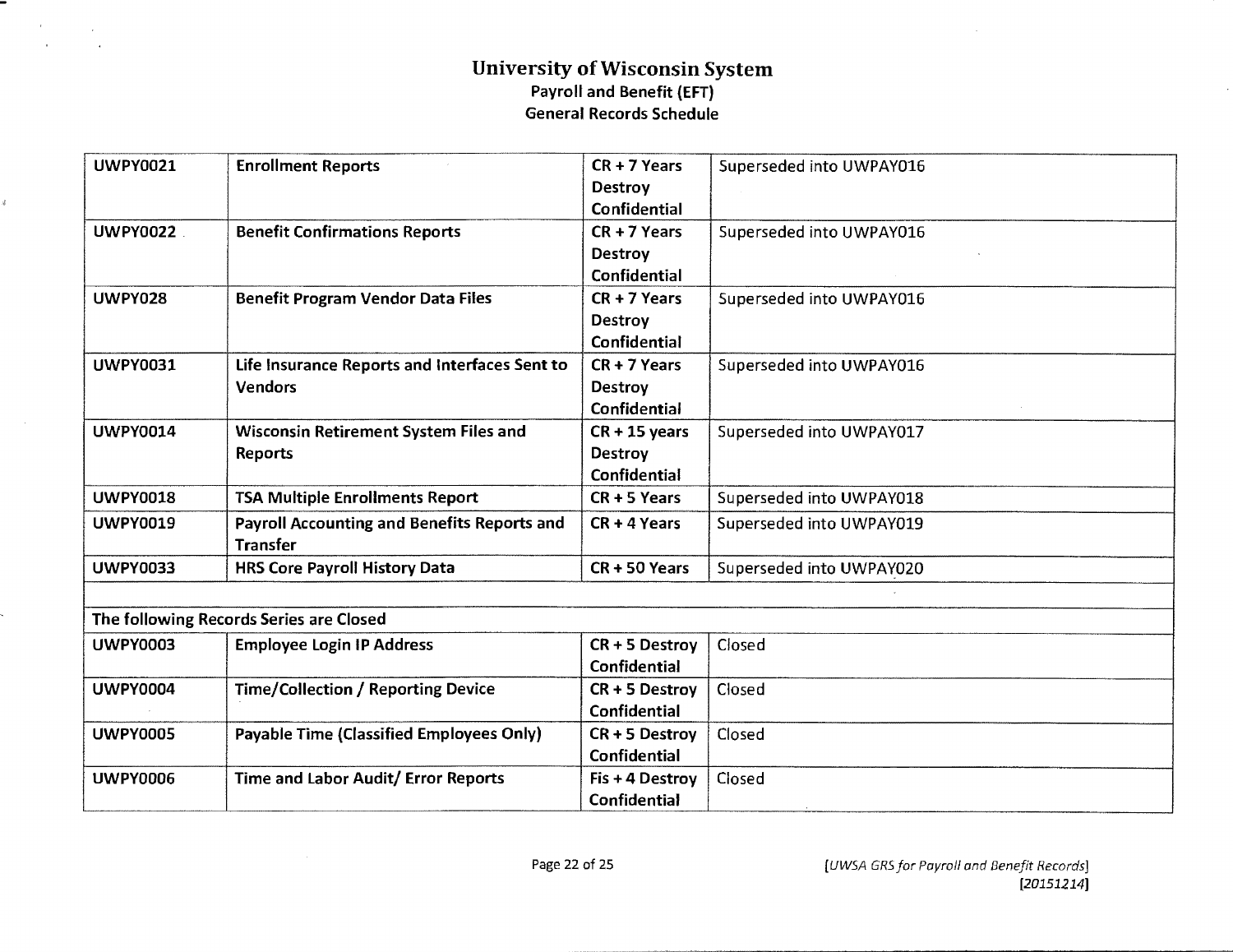| <b>UWPY0011</b> | <b>Leave Reports</b>                            | CR + 5 Destroy       | Closed                                     |
|-----------------|-------------------------------------------------|----------------------|--------------------------------------------|
|                 |                                                 | <b>Confidential</b>  |                                            |
| <b>UWPY0013</b> | Absence Management System HRS System            | Administrative       | Closed                                     |
|                 | <b>Audit Reports</b>                            | need not to          |                                            |
|                 |                                                 | exceed 6mos.         |                                            |
| <b>UWPY0017</b> | <b>Benefit Audit/Error/Reference Reports</b>    | <b>Retain until</b>  | Closed                                     |
|                 |                                                 | administrative       |                                            |
|                 |                                                 | need has             |                                            |
|                 |                                                 | concluded, not       |                                            |
|                 |                                                 | to exceed one        |                                            |
|                 |                                                 | year.                |                                            |
| <b>UWPY0020</b> | <b>Active ETF Participant Case File Records</b> | <b>Event (Death)</b> | Closed. ETF maintains the official record. |
|                 |                                                 | +25 years or         |                                            |
|                 |                                                 | Event                |                                            |
|                 |                                                 | (Separation          |                                            |
|                 |                                                 | benefit or           |                                            |
|                 |                                                 | single sum           |                                            |
|                 |                                                 | $annuity$ ) + 40     |                                            |
|                 |                                                 | years                |                                            |
| <b>UWPY0024</b> | TSA and Wisconsin Deferred Compensation         | $CR + 7$             | Closed. Already in the Benefit Case file.  |
|                 | Documentation                                   | included in the      |                                            |
|                 |                                                 | <b>Benefit Case</b>  |                                            |
|                 |                                                 | file                 |                                            |
| <b>UWPY0035</b> | <b>Payroll Processing Reports</b>               | Retain to meet       | Closed                                     |
|                 |                                                 | administrative       |                                            |
|                 |                                                 | needs not to         |                                            |
|                 |                                                 | exceed 18            |                                            |
|                 |                                                 | months               |                                            |
| <b>UWPY0036</b> | <b>HRS Payroll Audit Logs</b>                   | $CR + 3$ years       | Closed                                     |
| <b>UWPY0038</b> | <b>Work Study Reports</b>                       | $CR + 5$ Years       | Closed see financial aid schedules         |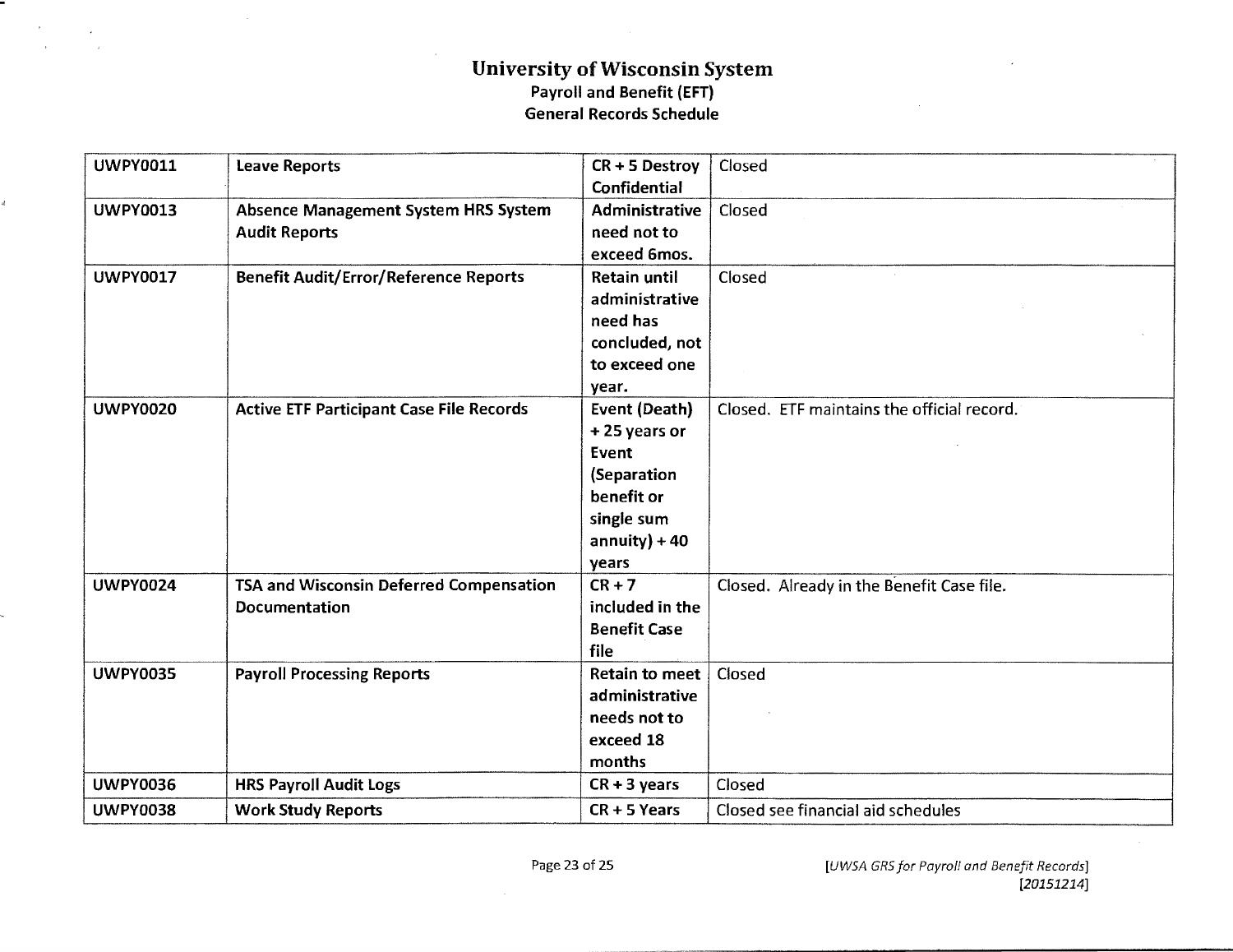$\bar{z}$ 

| <b>UWPY0040</b> | <b>Withholding Authorizations</b>    | <b>Retain until</b>   | Closed |
|-----------------|--------------------------------------|-----------------------|--------|
|                 |                                      | termination           |        |
|                 |                                      | and transfer to       |        |
|                 |                                      | <b>UWPY0030</b>       |        |
|                 |                                      | <b>Terminated</b>     |        |
|                 |                                      | <b>Employee</b>       |        |
|                 |                                      | Case file             |        |
| <b>UWPY0041</b> | <b>Payroll Audit / Error Reports</b> | <b>Retain to meet</b> | Closed |
|                 |                                      | administrative        |        |
|                 |                                      | needs not to          |        |
|                 |                                      | exceed 1 year         |        |
| <b>UWPY0044</b> | <b>Wisconsin PMIS File</b>           | $CR + 3 pay$          | Closed |
|                 |                                      | periods               |        |

| <b>Revision History</b><br>Note: information only |                                                                                                  |                                                                         |  |                     |  |
|---------------------------------------------------|--------------------------------------------------------------------------------------------------|-------------------------------------------------------------------------|--|---------------------|--|
| <b>Revision</b><br><b>Date</b>                    | <b>RDA Number</b>                                                                                | <b>Record Series Title</b>                                              |  | <b>Action Taken</b> |  |
| <b>August</b><br>2011                             |                                                                                                  | UWSA Payroll and Benefit General Records Schedule updated and approved. |  |                     |  |
| <b>December</b><br>2015                           | UWSA Payroll and Benefit General Records Schedule updated due to changes in process and redesign |                                                                         |  |                     |  |
|                                                   |                                                                                                  |                                                                         |  |                     |  |